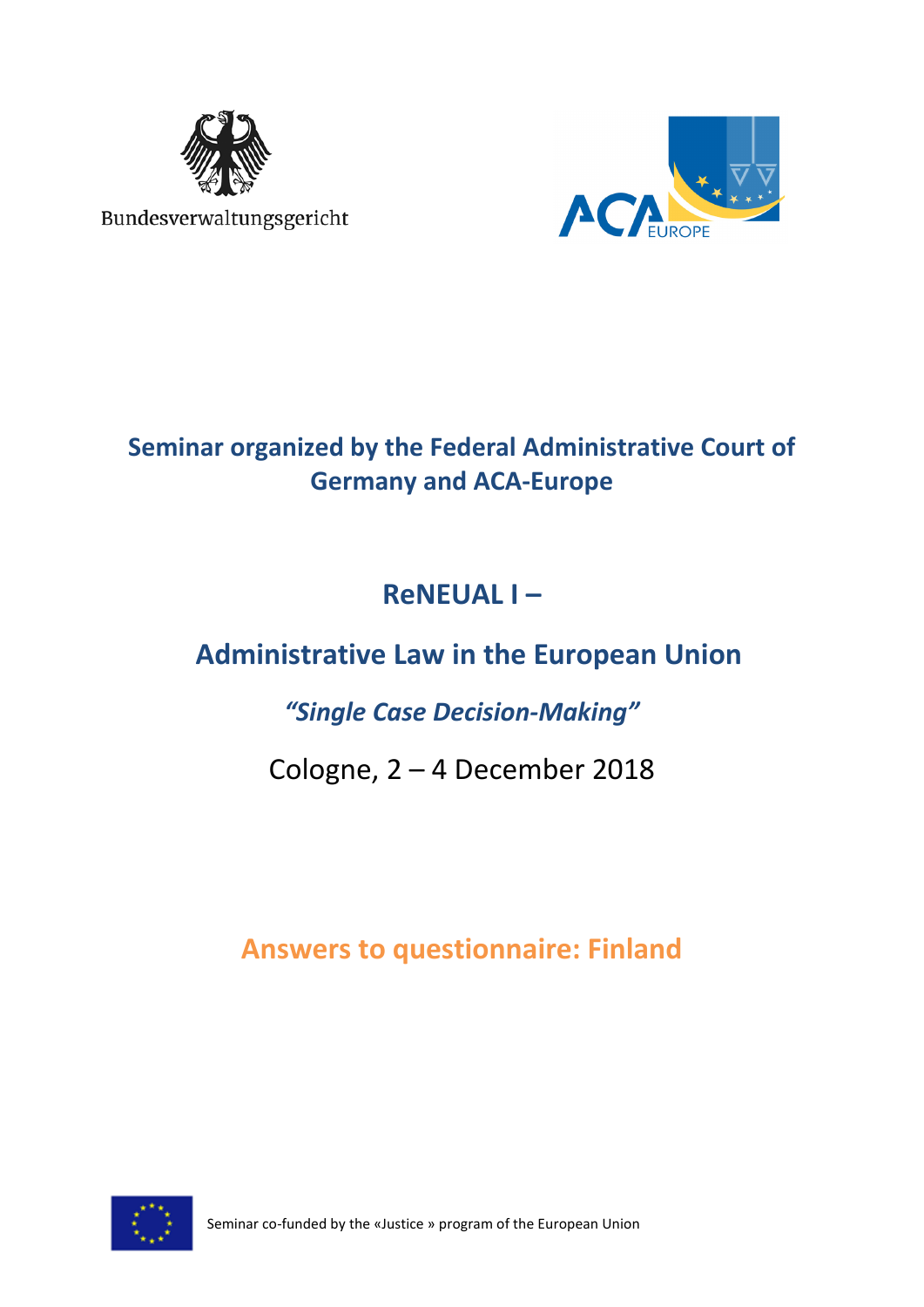## **ACA-Seminar**

## **ReNEUAL I – Administrative Law in the European Union Single Case Decision-Making**

2. - 4. December 2018

Verwaltungsgericht Köln (Administrative Court Cologne)

## **Questionnaire**

### **Kari Kuusiniemi, President, the Supreme Administrative Court, Finland**

### **I. Parties to Administrative Proceedings: Categories and Legal Positions**

1. a) Are the following categories of parties to administrative proceedings for single case decision-making recognized in your legal order:

By way of introduction it is worth mentioning that according to the (general) Administrative Procedure Act, section 11, a party to an administrative matter is anyone who has a right, interest or obligation affected by the matter.

In the administrative procedure, one of the major legal consequences linked to party status is the right to be heard. In section 34 of the Administrative Procedure Act it reads:

"Before a matter is decided, each party shall be provided with an opportunity to express an opinion on the matter and to submit an explanation of claims and of evidence which may influence the decision.

A matter may be decided without hearing the views of a party if:

1) the claim is ruled inadmissible or immediately rejected as groundless;

2) the matter concerns admission to employment or to voluntary education or training;

3) the matter concerns the granting of a benefit based on an assessment of the applicant's attributes;

4) the hearing of views may jeopardize the achievement of the purpose of the decision, or the delay to the consideration of the matter as a result of the hearing of views would cause considerable detriment to public health, public safety or the environment; or

5) a claim which does not concern any other parties is approved, or the hearing of views is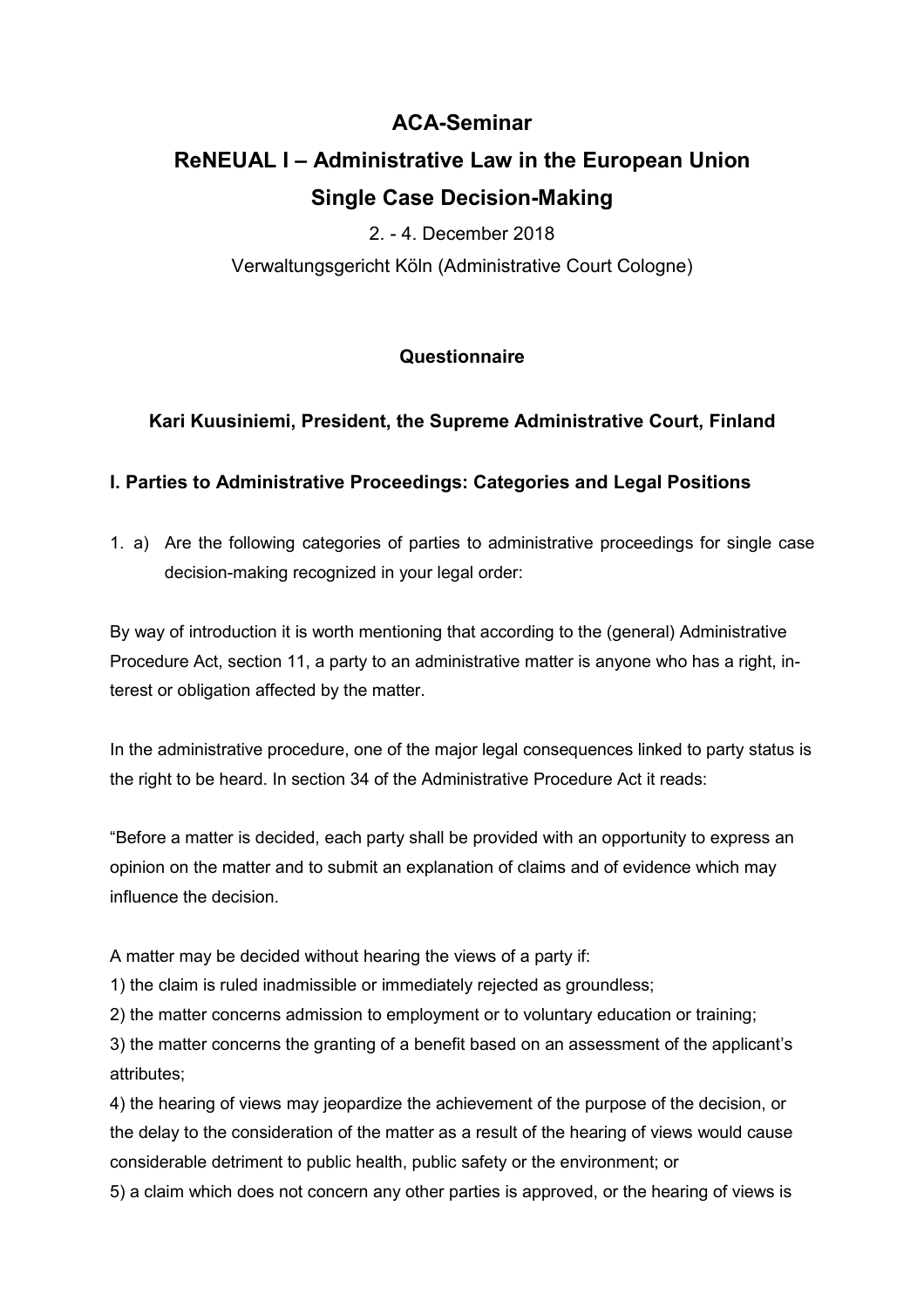manifestly unnecessary for another reason."

However, there are several types of different situations leading to administrative single case decision-making. In some cases, the only relevant relationship is between an individual and an authority (e.g. applicant for a residence permit or citizenship). In some cases, there is also a link between private parties (e.g. public procurement with contracting entities and different tenderers). In certain types of cases, there are large networks of different, concurring private and public interests and persons, companies, NGOs and authorities speaking for these interests, linked to single case decision-making (typically environmental permit cases).

Hence, there are numerous specific provisions where the party status and its functions have been defined more specifically, either more broadly or narrowly. E.g. the Land Use and Building Act, section 133(1), provides that in a building permit matter

"neighbours shall be notified when an application for a building permit is submitted, unless notification is clearly not necessary with regard to the neighbours' interest, due to the smallness or location of the project, or to the contents of the plan. 'Neighbour' refers to owners and other titleholders of adjacent or opposite properties. The fact that the application has been submitted shall at the same time be publicized on the building site by suitable means."

But when drafting of a land use plan is at stake, inhabitants, organisations and authorities are considered as interested parties (section 62 of the Act):

"Planning procedures must be organized and the principles, objectives and goals and possible alternatives of planning publicized so that the landowners in the area and those on whose living, working or other conditions the plan may have a substantial impact, and the authorities and corporations whose sphere of activity the planning involves (*interested party*), have the opportunity to participate in preparing the plan, estimate its impact and state their opinion on it, in writing or orally."

Based on the above, the questions can be replied briefly as follows:

addressees of onerous administrative acts / applicants of beneficial acts,

Yes, they have typically a right, interest or obligation affected by the matter.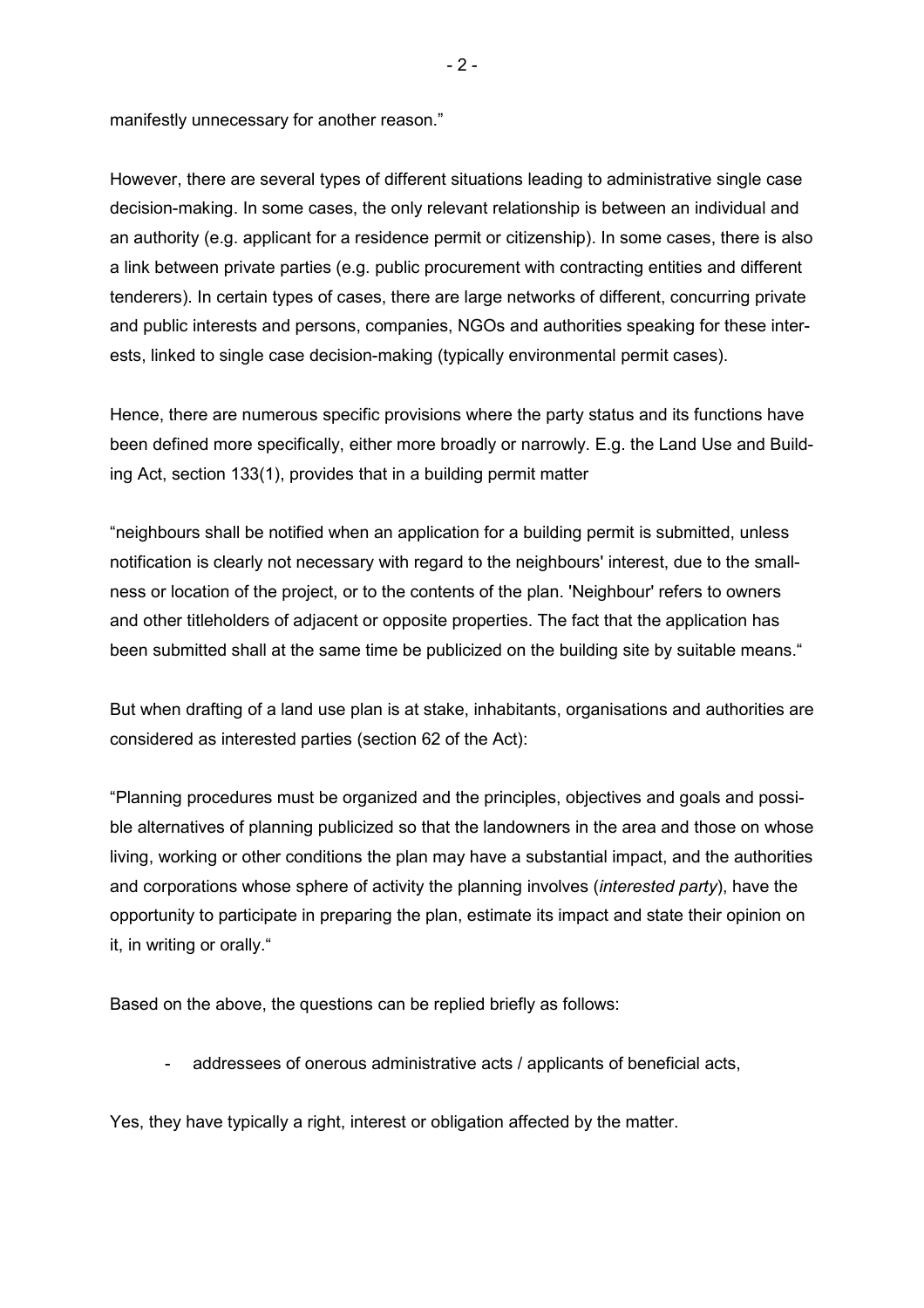- other individuals (please differentiate, in its case, further, e.g. between individuals claiming subjective rights, concrete legal interests, factual interests, individuals as members of the general public),

E.g. in a building permit matter the party status is confined to neighbours only, but in an environmental permit case a wider circle of inhabitants living in the area which will be affected by the installation applying for the permit may have their say in the permit procedure. And, as mentioned, in a planning procedure interested parties in a wide sense are invited to participate in the planning procedure. The same is, of course, true for Environmental Impact Assessment procedures, which, however, are not decision-making procedures in a strict sense.

Even if the question does not cover administrative judicial procedure, a key role linked to party status is the right to appeal (standing, locus standi). It should be mentioned that e.g. competing businesses are not normally recognized as parties e.g. in cases concerning land use.

- associations or non-governmental organisations (e.g. environmental, consumer,...) (please indicate, in its case, details and/or specific requirements),

NGOs may participate e.g. in planning and EIA procedures, and at present there is a wide selection of environmental legislation, according to which they also have standing, right to appeal against administrative decisions (e.g. according to the Environmental Protection Act, the Water Act, the Nature Protection Act, the Mining Act, the Public Roads Act, and the Hunting Act). The main rule in the Administrative Judicial Procedure Act (section 6) is, however, the contrary: NGOs have no right to lodge an appeal unless specifically provided in (sectoral environmental) legislation. But, as an exception to this, the Supreme Administrative Court has in several cases examined appeals made by an NGO even without an explicit provision (e.g. expropriation permit for a natural gas pipeline and a case concerning restrictions of use of an airport based on the Aviation Act). In these cases, the widening interpretation has been based on the Aarhus Convention and judgments of the Court of Justice of the European Union plus the environmental clause of the Finnish Constitution, section 20.

other administrative bodies?

In Finnish administrative procedure it is well established that administrative bodies may participate in administrative procedures and also make an appeal against administrative decisions. However, depending on the matter, there are great variations as to which authorities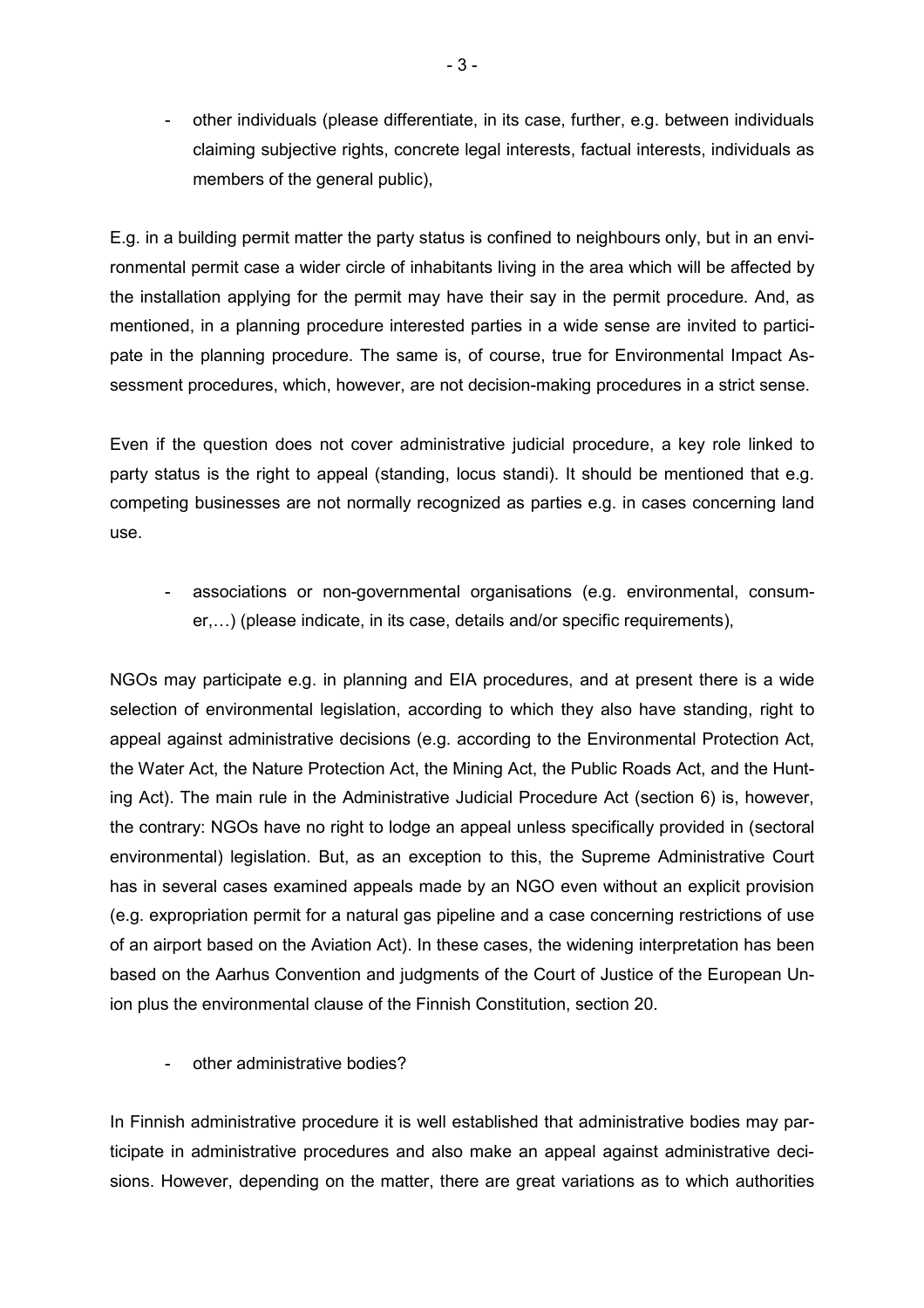shall be heard in the proceedings (e.g. in environmental permit matters state authorities safeguarding public interests in the fields of nature protection, pollution control, health care, fisheries, communications, antiquities etc. and municipal authorities responsible for land use planning, the environment and public health may participate in the permit procedure).

- b) Are the categories of parties to administrative proceedings defined
	- in a general codification (i.e. Code of Administrative Procedure,...),

See above. Partly in the general Administrative Procedure Act, partly in specific pieces of legislation.

- by reference to other codifications (e.g. Code of Court Procedure,...),

Party status is also defined in the (general) Administrative Judicial Procedure Act and in several specific acts for the purpose of providing rules on standing. These provisions affect also interpretation of the concept of a "party" in the administrative procedure.

- by custom(ary law),

Not recognized.

by jurisprudence,

In concretizing the open-ended, vague provisions concerning party status (and standing) jurisprudence has relevance.

- in another way (please explain)?

(cf. Art. 4 (f) EP-Res.; Art. III-2 (3) and (4), III-25 ReNEUAL)

2. a) Do (sectorial) pieces of legislation establish additional categories of parties to administrative proceedings or do such pieces of legislation modify the general categories? In this case, please give examples!

Please, see above under 1.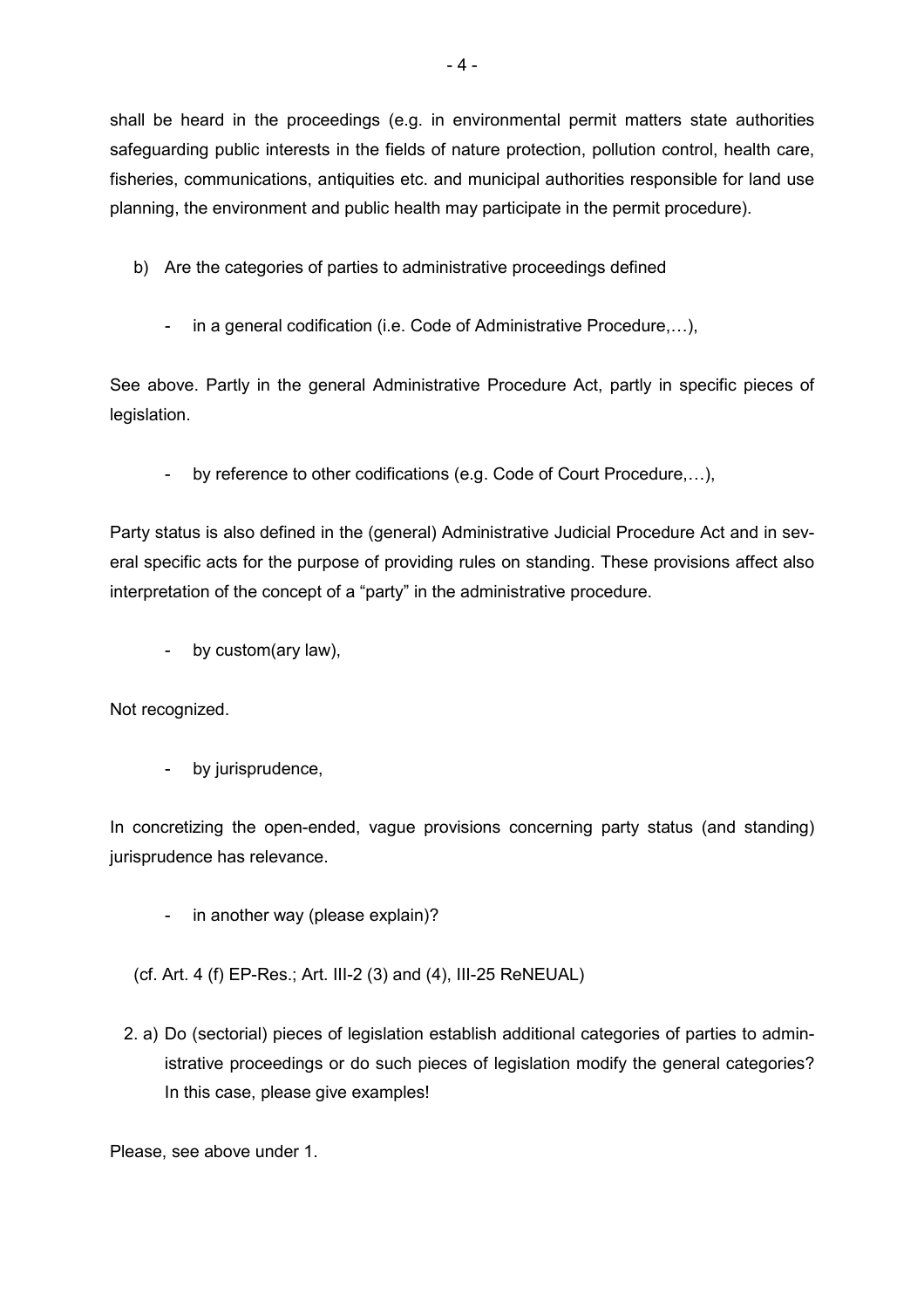In the field of taxation, an independent body within the Tax Administration, Tax Recipients' Legal Services Unit, has been afforded party status. Unlike administrative procedure in general, tax procedure in Administrative Courts is also formally procedure between two parties. Tax Recipients´ Legal Services Unit is not a decision-making body but a specific unit, the task of which is to act on behalf of the State (Fiscus). The Unit shall be heard in administrative procedure and it has standing in appeals concerning different forms of taxation.

 b) If such additional categories are established and/or such modifications are provided for, what is the rationale of such additions and/or modifications?

Please, see above under a).

- 3. As far as the parties are not parties by law (e.g. addressees or applicants), how can the different categories of (potential) parties actually become parties to administrative proceedings?
	- Is a request of the party required?

Several acts provide for public announcements when a matter is pending (especially in the field of environmental law). This enables the potential interested parties to react to the application etc. The Administrative Procedure Act has also a provision of opportunities to exert an influence (Section 41):

"If the decision made on a matter could have a significant effect on the living environment, work or other conditions of persons other than the parties, the authority shall provide such persons with an opportunity to obtain information on the bases and objectives of the consideration of the matter and to express their opinion on the matter.

Information on the pendency of the matter and on exercising opportunities to exert an influence shall be provided in a manner consistent with the significance and extent of the matter.

However, no information needs to be provided on the pendency of the matter if this would jeopardise achievement of the purpose of the decision, cause other significant detriment or be manifestly unnecessary."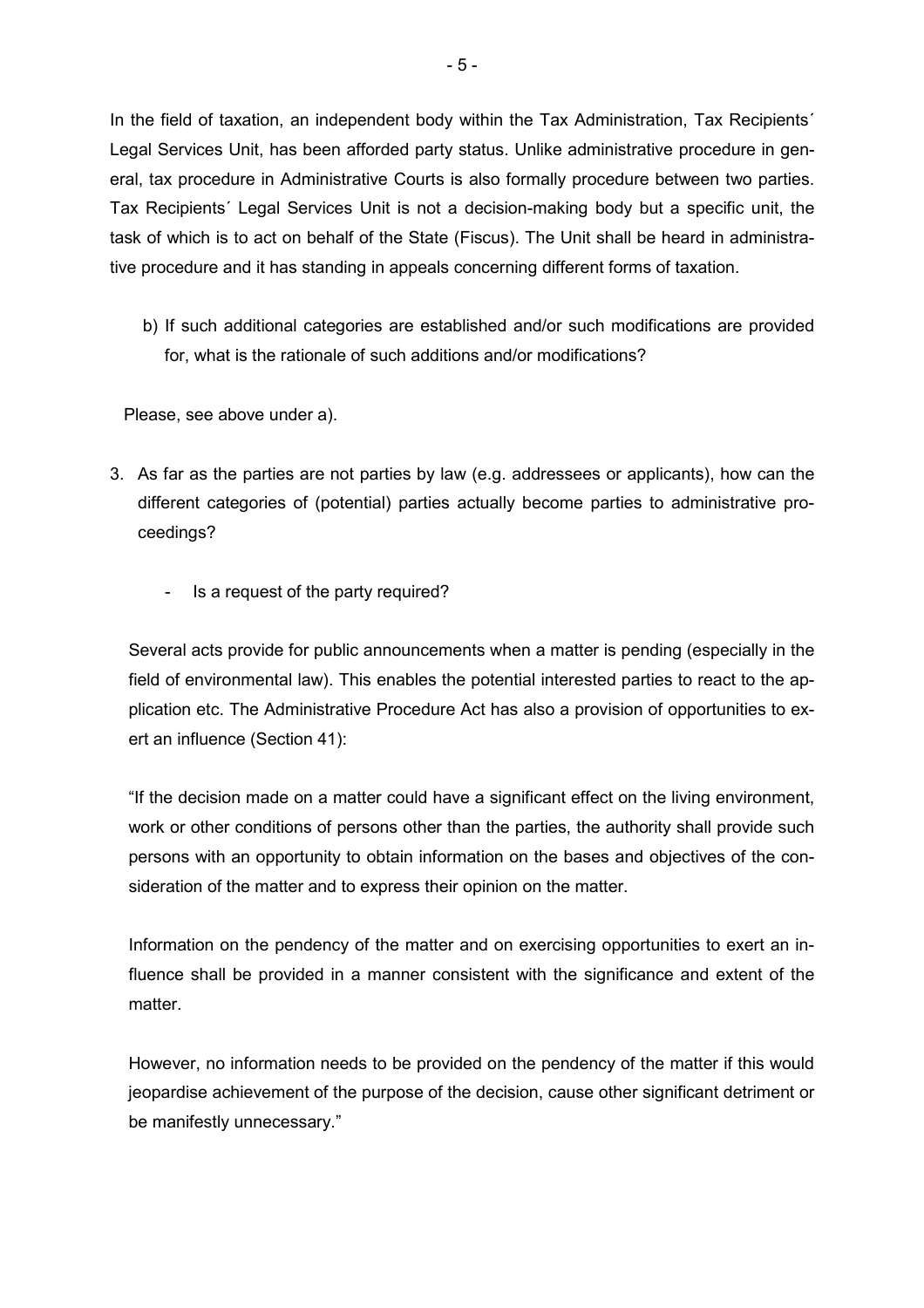- Is a decision of the administrative authority admitting the party required?

No explicit decision is necessary. If the authority regards the person, NGO etc. a party, the party will be given all the procedural rights it is entitled to. If, on the other hand, a party who should have been heard under section 34 of the Administrative Procedure Act (above in 1.a) or comparable provisions in specific legislation, the decision may be quashed by the administrative court on appeal of the party.

- Is the administration obliged to qualify potential parties ex officio?

### See above.

4. a) Are administrative authorities obliged to identify third parties entitled to participate or potentially interested in administrative proceedings?

### See above.

 b) Is the administrative authority obliged to announce the beginning of administrative proceedings to (potential) third parties to enable their participation?

#### See above.

c) Are there any consequences, if the (potential) party does not make use of its right to participate in the administrative proceedings? Does your legal order provide for a foreclosure of the exercise of the party's rights (preclusion regulation), particularly with regard to later court proceedings (ability to challenge the final decision, legal standing in this regard)?

There is no rule on preclusion in the Finnish system of administrative procedure. Even if someone e.g. neglects to lodge an opinion against a permit application or draft land use plan, he or she is still entitled to appeal against the final administrative decision. There has been some discussion to introduce that kind of provision e.g. in the Land Use and Building Act concerning land use plans, but to date such proposals have not been forwarded.

However, two points of view are worth mentioning. Firstly, if the law provides for a system of mandatory request for administrative review (normally to a superior administrative or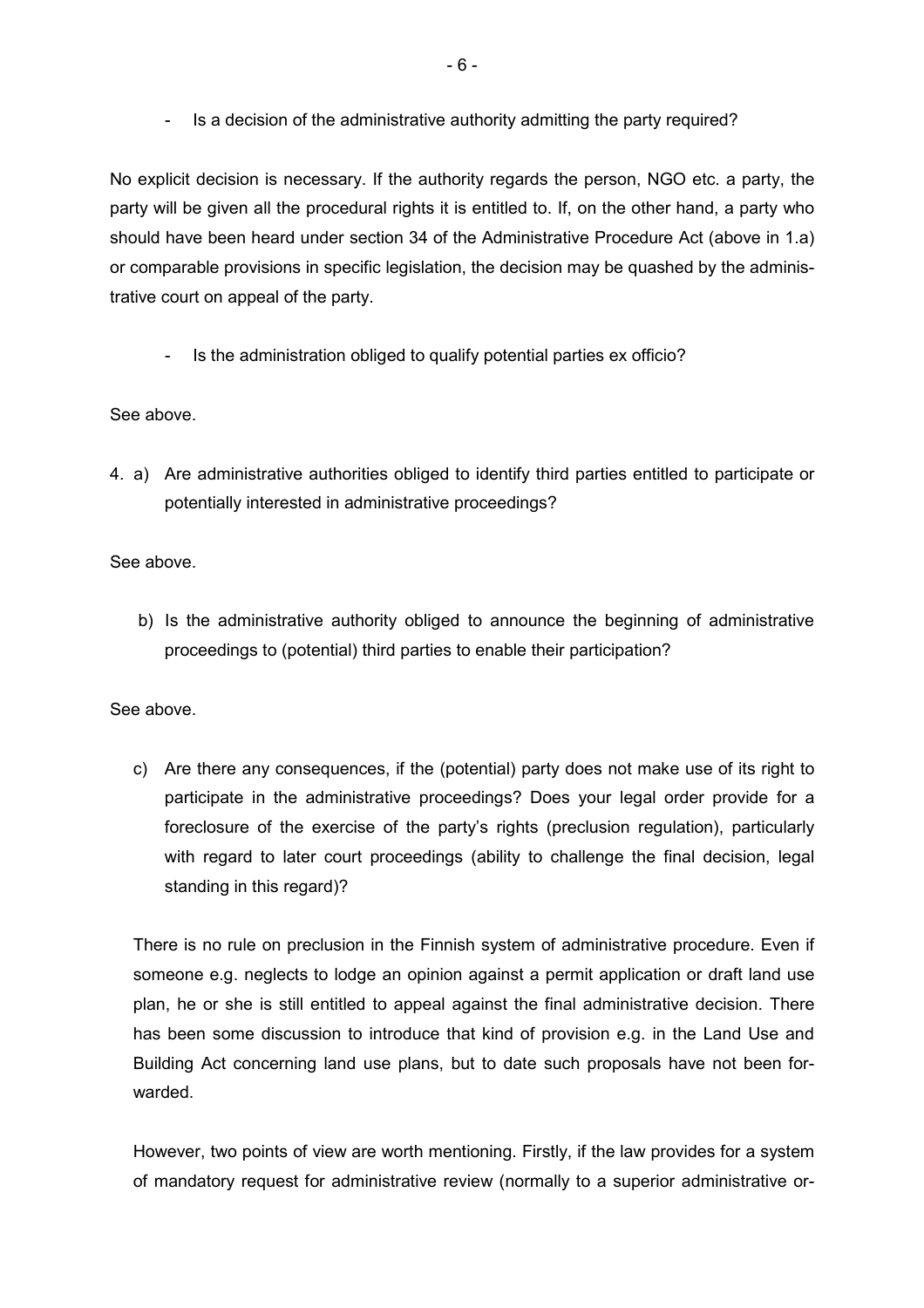gan), it is not possible to go to court without asking for review first. Secondly, when the socalled municipal appeal is used (e.g. in general local administrative matters and in land use plan cases), new grounds for appeal may not be presented after the time for appeal has expired. For instance, if the appellant has not in the Administrative Court claimed that the authority who took the decision, was not territorially or substantively competent, the Supreme Administrative Court cannot examine that claim when it decides the appeal.

- 5. If individuals / organisations / other public authorities are not admitted as parties to administrative proceedings by the competent authority on their request, what are the legal consequences?
	- a) Are they entitled to direct court actions against the administrative decision to not admit them as parties to the administrative proceedings? Are (only) original parties (parties by law) to the administrative proceedings entitled to do so?

As mentioned, there is no formal, separate decision about who are admitted as parties. Those who have the right to appeal against the administrative decision may claim that the administrative court quashes the decision, because they have not been heard and enjoyed party status, even if they should. If they are not regarded as parties, the court will leave their appeal unexamined, but if they should have been heard in the administrative procedure, the court, as a rule, repeals the decision and remands the case back to the authority.

b) In contrast, do the parties not admitted to the administrative proceedings have to wait for and then challenge the final administrative decision claiming a procedural defect in not admitting them?

Normally yes. However, if they react during the administrative procedure and the authority finds that they should have been heard, it is possible to complement the procedure by providing them the right to be heard if the final decision has not been taken yet.

c) Can the competent authority remedy any omission to admit a party?

In certain cases, the authority may annul its own decision and decide the matter once again in a lawful procedure. This is possible e.g. if a procedural error has occurred in the decisionmaking (see in detail section 50 of the Administrative Procedure Act).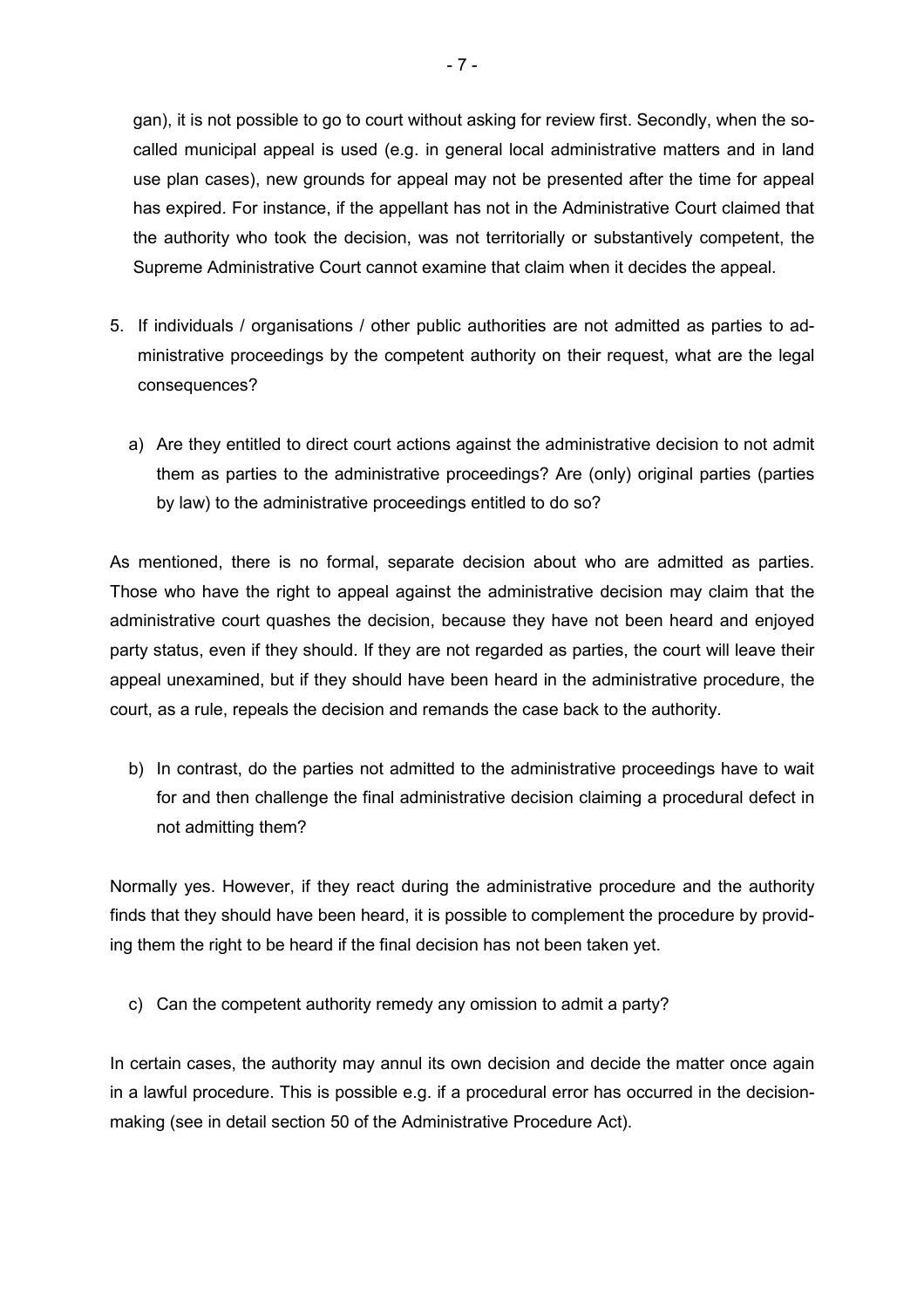- 6. a) Do all categories of parties to administrative proceedings enjoy the same procedural rights:
	- to be heard (orally or in writing),

In principle yes, but it is not uncommon that even some persons, NGOs etc. who are not considered as parties who shall be heard in the administrative procedure, may still be entitled to lodge an appeal against the decision (i.e. the party status may be more widely understood with regard to appeal than to the right to be heard). This implies that they are parties from the viewpoint of locus standi but not from the viewpoint of hearing in the procedure.

- to be advised by the competent authority concerning the relevant procedural rights,

Section 8 of the Administrative Procedure Act regulates authorities´ duties to give advice:

"An authority shall, within its competence, provide its customers, as necessary, with advice on dealing with administrative matters and respond to questions and enquiries concerning the use of its services. Advice shall be provided free of charge.

If a matter does not fall within the competence of an authority, it shall seek to refer the customer to the competent authority."

- to submit documents,

The right to submit documents is in principle unlimited (section 22 of the Administrative Procedure Act). Of course, there are time limits for submitting comments, but in practice all material submitted to the authority may be taken in consideration.

- to have access to the file, including documents submitted by other parties,

According to the Constitution and the Act on the Openness of Government Activities, all documents made by the authorities or sent to them are in public domain. There are, naturally, many exceptions to this rule to protect private life, business secrets, state security etc. But the parties to a procedure may have access also to files which are to be kept secret from the general public. According to section 11 (1) of the Act on the Openness of Government Activities,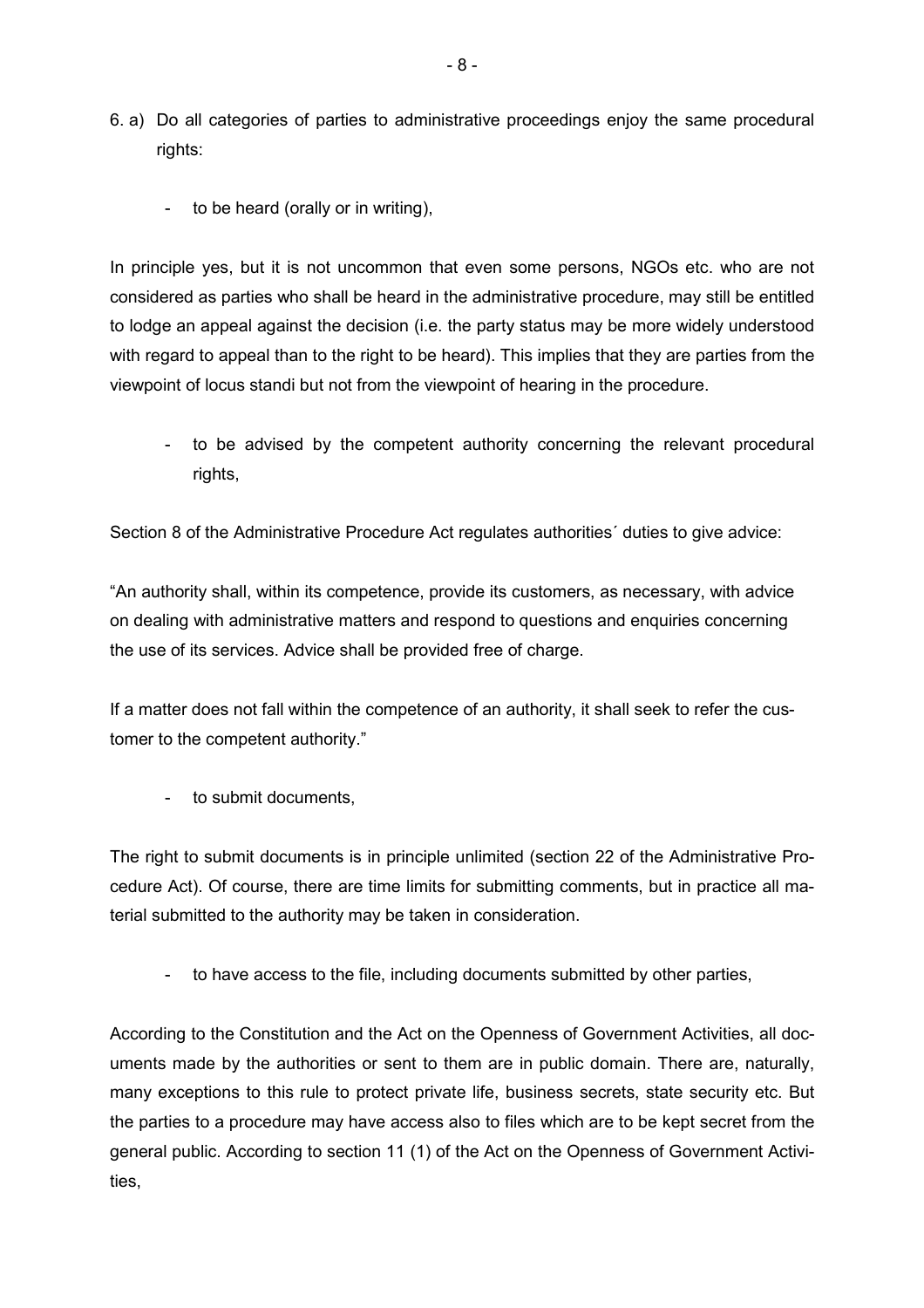"a petitioner, an appellant and any other person whose right, interest or obligation is concerned in a matter (a party) shall have the right of access, to be granted by the authority which is considering or has considered the matter, to the contents also of a document which is not in the public domain, if the document may influence or may have influenced the consideration of his or her matter."

However, in certain cases, the right to privacy etc. overweighs even the right of the parties to have access to documents (section 11(2)):

"A party, his or her representative or counsel shall not have the right of access referred to in subsection 1 to: (1) a document, access to which would be contrary to a very important public interest, the interest of a minor or some other very important private interest; (2) a document produced or prepared in the course of a criminal investigation or police inquiry before the completion of the investigation or inquiry, if access would impede the clearing up of the case; (3) a presentation memorandum, a draft decision or a comparable document prepared by an authority for the preparation of a matter, before the consideration of the matter by that authority has been concluded; however, access to a paper written in a matriculation examination and to the identity of the moderator designated by the Matriculation Examinations Board to mark the paper shall not be granted until the Board has finalised the marks given for the papers; (4) a document prepared or procured by an authority acting as a litigant in a trial, if access would be contrary to the interests of the public corporation or the corporation, foundation, institution or person referred to in section 4, subsection 2 in the trial; (5) information in an enforcement case before the levying of execution and the taking of possession of property, if provision of the information would significantly hinder execution, nor to information other than regarding the economic situation of the debtor, unless the information is necessary for court action for the recovery of assets to a bankrupt estate or for the bringing of the action referred to in Chapter 2, section 26 of the Execution Code; (6) information compiled in public procurement relating to a business or professional secret of another tenderer or offerer; however, information on the pricing and on other factors used in comparing the tenders shall always be provided; (6)(a) an application for a decision on providing evidence anonymously or documentation relating to the preparation of such a decision nor documentation relating to a case concerning the revealing of the identity of an anonymous witness nor such secret information contained in trial documentation on these matters, on the basis of which the identity of an anonymous witness or someone who has been requested to be an anonymous witness may be revealed, unless provided otherwise in Chapter 5, section 11(d) of the Criminal Procedure Act (689/1997); (7) the secret address, telephone number and other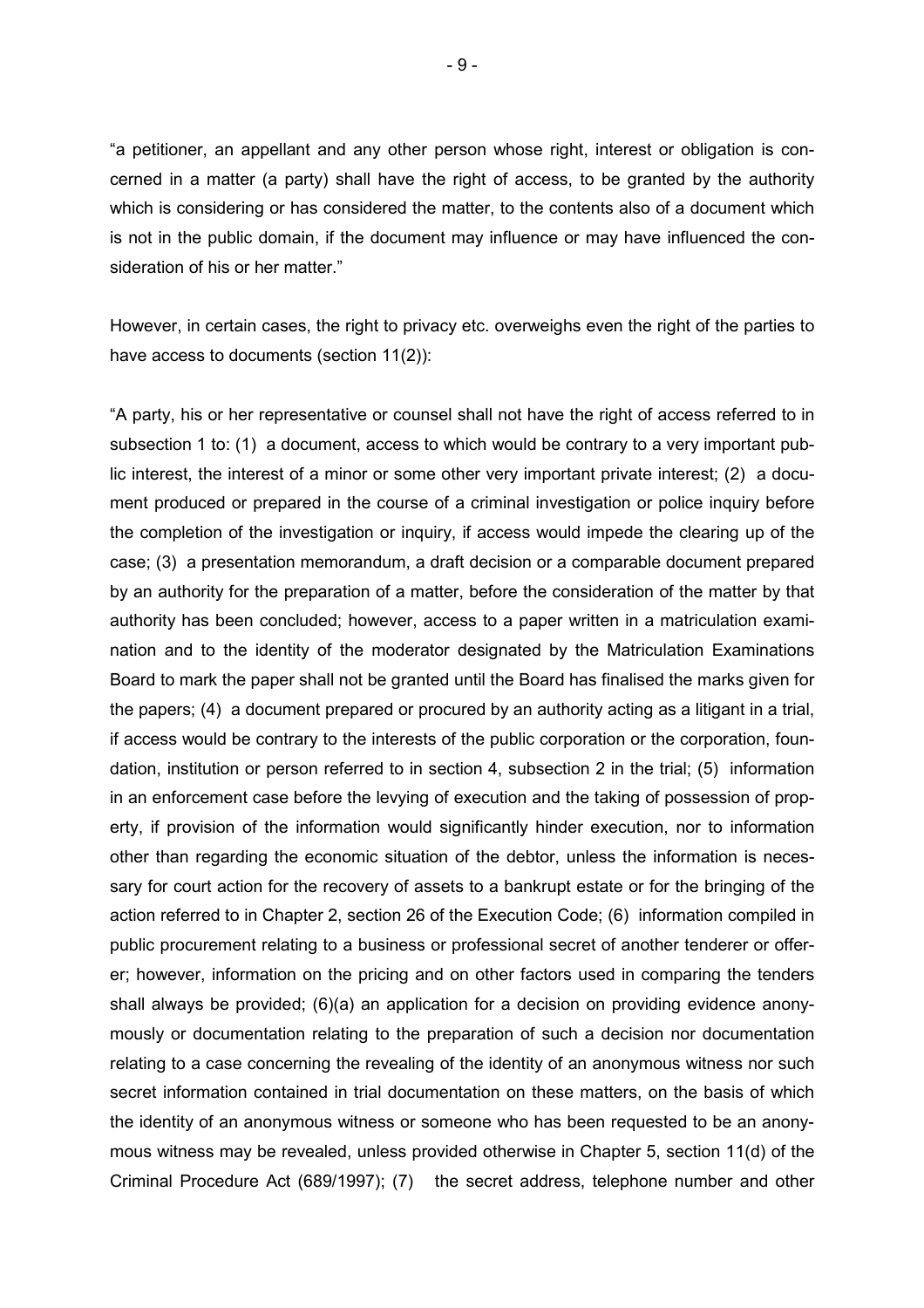comparable contact information of a witness other than one referred to in paragraph 6(a), an injured party or a party or of a person reporting an offence, making a report referred to in section 25 of the Child Welfare Act (417/2007) or making another report requiring action by the authorities, if provision of the information would endanger the safety, interests or rights of the witness, injured party or party or the person making the report; (8) the secret part of the document that is at issue in the question on public access.

If a document forms part of the documentation in a civil or criminal trial, the provisions on access of a party contained in the Publicity of Court Proceedings in General Courts (370/2007) and the Publicity of Proceedings in Administrative Courts (381/2007) apply to the right of a party to access. The provisions of Chapter 4, section 15 of the Criminal Investigation Act (805/2011) apply to the right of a party in a criminal investigation to access to information regarding a document produced or drafted in the criminal investigation."

- to call witnesses or to initiate other gathering of evidence,

As background information it should be of note that according to the Administrative Procedure Act, section 31, an authority shall ensure that a matter is sufficiently and appropriately examined, by acquiring the information and evidence necessary for a decision to be made on the matter. Parties shall provide evidence of the grounds for their claims. They shall also, in other respects, cooperate in the examination of the matter which they have filed.

A request for a statement or for other evidence shall specify the particular points that the evidence is required to cover. A time limit sufficient in view of the nature of the matter shall be set for supplementing the information in a document and for submitting an explanation and presenting evidence. Parties shall be notified that failure to observe the time limit will not prevent a decision on the matter. The time limit may be extended at the request of the party if this is necessary for examining the matter (see sections 32-33).

On request, an authority shall by section 37 of the Act provide a party with an opportunity to submit his or her claims or evidence orally if this is necessary for examining the matter and if a written procedure would cause unreasonable inconvenience to the party. The other parties shall be summoned to be present at the same time if this is necessary for safeguarding the rights or interest of the parties. At the request of a party, an authority may provide an opportunity to submit orally any information necessary for examining the matter, also in situations other than that referred above.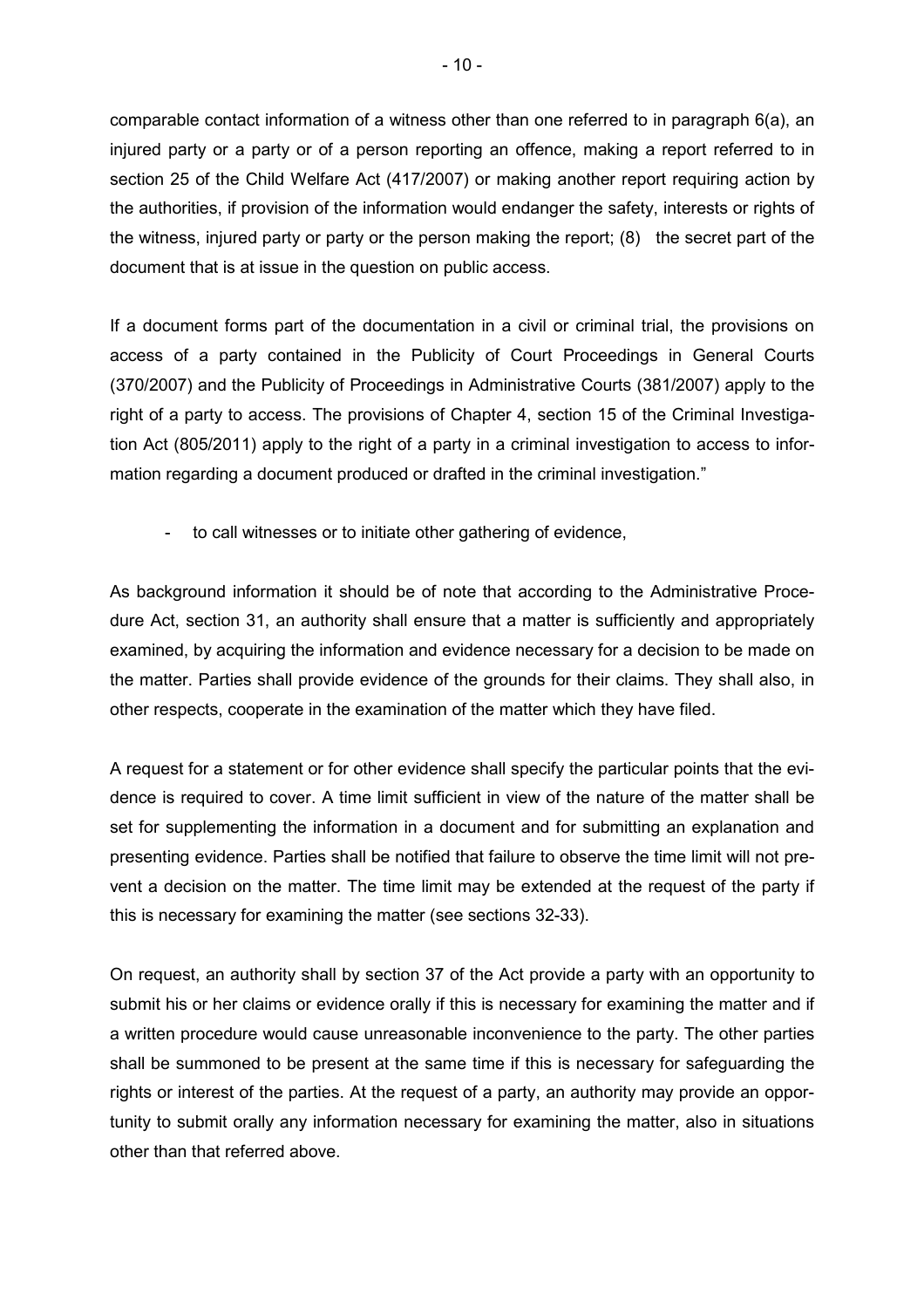For a special reason in an administrative matter, the views of a witness may be heard under affirmation and the views of a party may be heard orally (section 40). The parties directly affected by the decision to be made on the matter shall be provided with an opportunity to be present when the views of a witness or a party are being heard. The parties have the right to pose questions to the person whose views are being heard and to express their view on the person's statement. Executive assistance for the use of oral forms of evidence is provided by the particular administrative court in which the views of the witness or the party can be heard most conveniently. In a matter of judicial administration considered by a court, the court in question arranges the hearing.

An authority may also conduct a site visit if this is necessary for examining a matter (see section 38). The authority may conduct the visit on its own motion or on request of the parties. The parties shall be provided with an opportunity to be present at the visit and to express an opinion on points that arise. If necessary, an authority whose statutory duty it is to oversee the activity in question or whose expertise is needed for a decision to be made on the matter shall also be summoned to the site visit. A record of the site visit shall be drawn up, covering the main observations made by the authority and the comments made by the party. The record shall be served without delay on the party and the others summoned to the site visit. A site visit shall be public. The authority may restrict public access to the visit if this is necessary because of the nature of the matter or the nature of the activity being examined during the visit. A site visit shall not be conducted in premises that are subject to domestic privacy provisions, unless otherwise separately provided by law.

Provisions on inspection are found in section 39. An authority shall notify a party directly affected by the matter of the starting time of an inspection that is within its competence, unless such notification would jeopardise the achievement of the purpose of the inspection. The party referred to above has the right to be present during the inspection and to express his or her opinions and ask questions about points related to the inspection. During the inspection the party shall, if possible, be informed about the objectives and conduct of the inspection, and the follow-up measures. The inspection shall be conducted without undue detriment to the object of the inspection or its possessor. The inspector shall draw up a written report on the inspection without delay, describing the progress of the inspection and the essential observations made by the inspector. The inspection report shall be served on the parties entitled to be present during the inspection.

- to be provided with a copy of the final decision,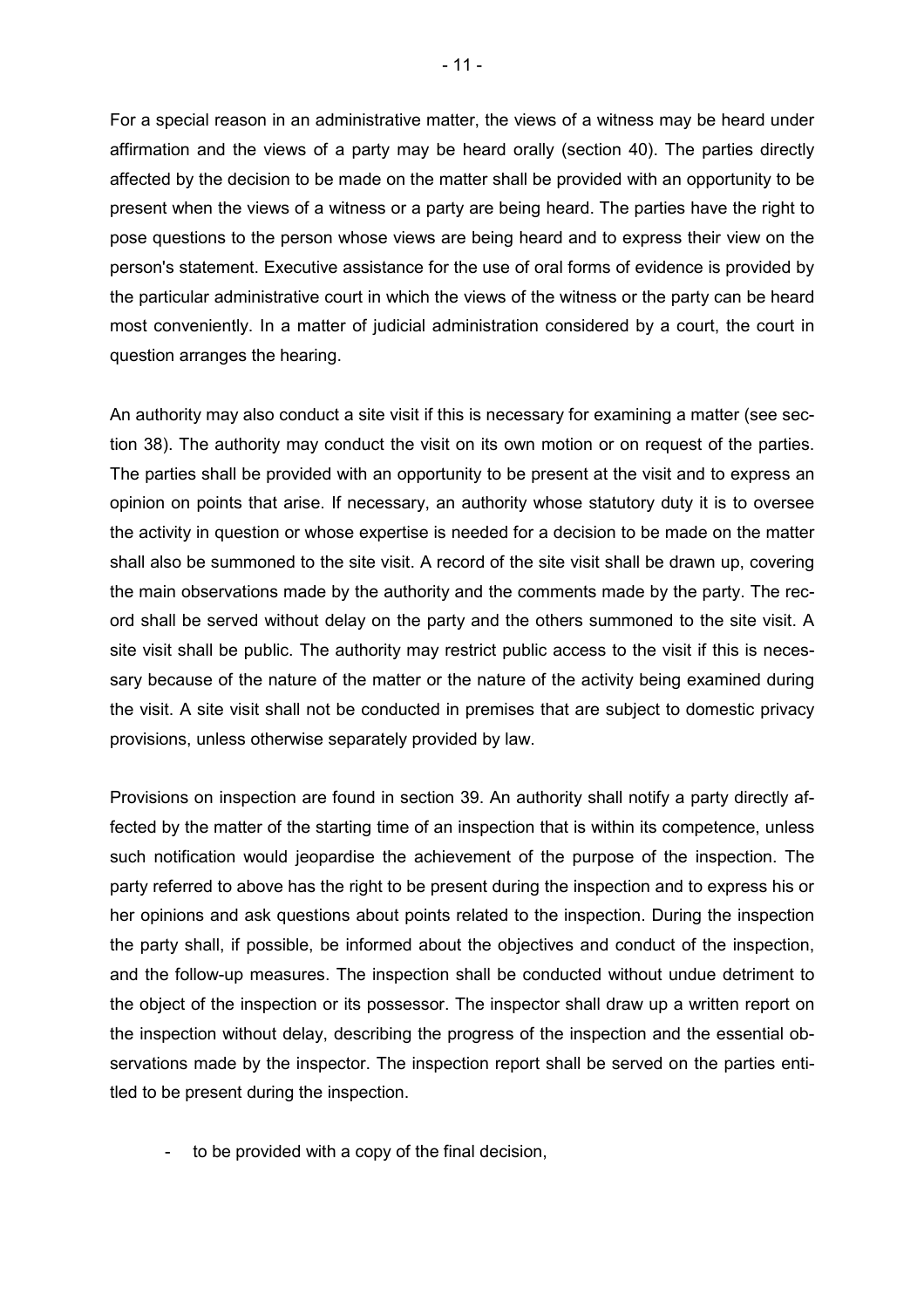Yes. All who have been heard in the matter shall be delivered a copy of the decision made. In section 54 of the Administrative Procedure Act it reads:

"An authority shall serve its decision without delay on the party concerned and on other known persons who have the right to request an administrative or judicial review of the decision. The authority shall also serve decisions to which a prohibition of review applies.

During the consideration of a matter, the authority shall ensure that service of notifications, summonses and other documents influencing the consideration of the matter is effected.

A document is served in the original or as a copy. If a document to be served is accompanied with documents accumulated during the consideration of the matter and these cannot be given to the addressee, the authority shall provide the addressee with an opportunity to study the accompanying documents at the premises of the authority or of the process server. When the document is being served, the addressee shall be informed where and until when the accompanying documents are available."

In section 55 methods of service are regulated. Service is effected as either standard or verifiable service or, if it cannot be so effected, as service by publication. Sections 56-58 entail specific provisions on service on private individuals, on corporations, foundations, estates of deceased persons and bankruptcy estates, and on authorities.

As documents, including decisions in single case matters are, as a rule, in public domain anyone may obtain a copy of the decision at a reasonable cost. Sometimes the document shall be anonymized.

- to file a claim in the administrative proceedings?

Yes.

b) Or do different categories of parties to the administrative proceedings have different rights? If so, please provide information about the most important differences!

(cf. Art. 9, 11, 14, 15 EP-Res.; Art. III-15, III-23, III-24 ReNEUAL)

7. Is there a political or academic discussion concerning any kind of reform with regard to the participation rights of third parties to administrative proceedings in your country? Are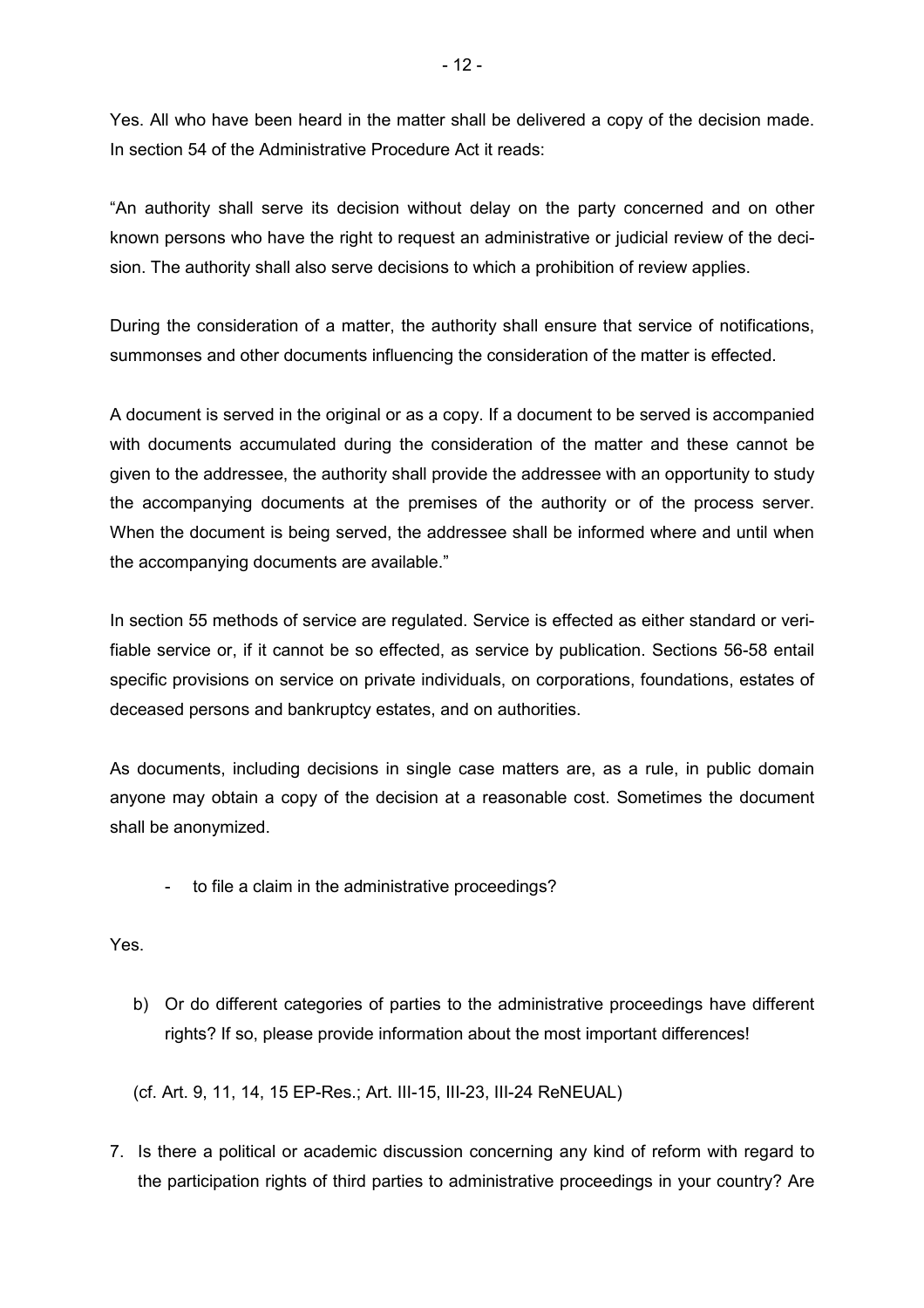there recent legislative proposals concerning the participation rights of third parties to administrative proceedings?

A rather novel feature is the standing of environmental NGOs. Even in late 1990´s NGOs normally did not have the right to appeal against decisions made by authorities in the field of the environment. The point of departure was that administrative authorities whose responsibility was to supervise different public interests linked to the environment had the right to lodge appeals to defend these interests.

Now it seems that the situation is going to turn upside down. In the Finnish environmental legislation standing to environmental NGOs is extensively provided for. The legal practice and doctrine based on the Aarhus Convention and the case law of the Court of Justice of the EU allows them to lodge appeals also in many cases where an explicit provision is missing. On the other hand, the present government has taken reforms which would restrict the opportunities of the authorities to appeal against administrative decisions to administrative courts.

8. What is the most important and most recent case law of your court relating to the status of third parties to administrative proceedings and their procedural rights therein? Please identify up to three cases and provide some information about the content and relevance of the judgements!

There seems to be a rather limited amount of case law concerning the status of third parties in administrative proceedings.

In Finland there is a rich case law on NGOs right to appeal against environmentally relevant decisions, even though they are not parties in a strict sense and even in cases where they have not been provided standing by a provision in law. In a case concerning expropriation permit for a natural gas pipeline which was under an obligation to perform an EIA a local inhabitants<sup>'</sup> association had right to appeal (SAC 2011:49). The same was true in a case concerning a decision not to issue restrictions on flight traffic by the Aviation Act (SAC 2018:1). In both cases the Aarhus Convention, case law of the CJEU and the environmental clause of the Finnish Constitution played a major role.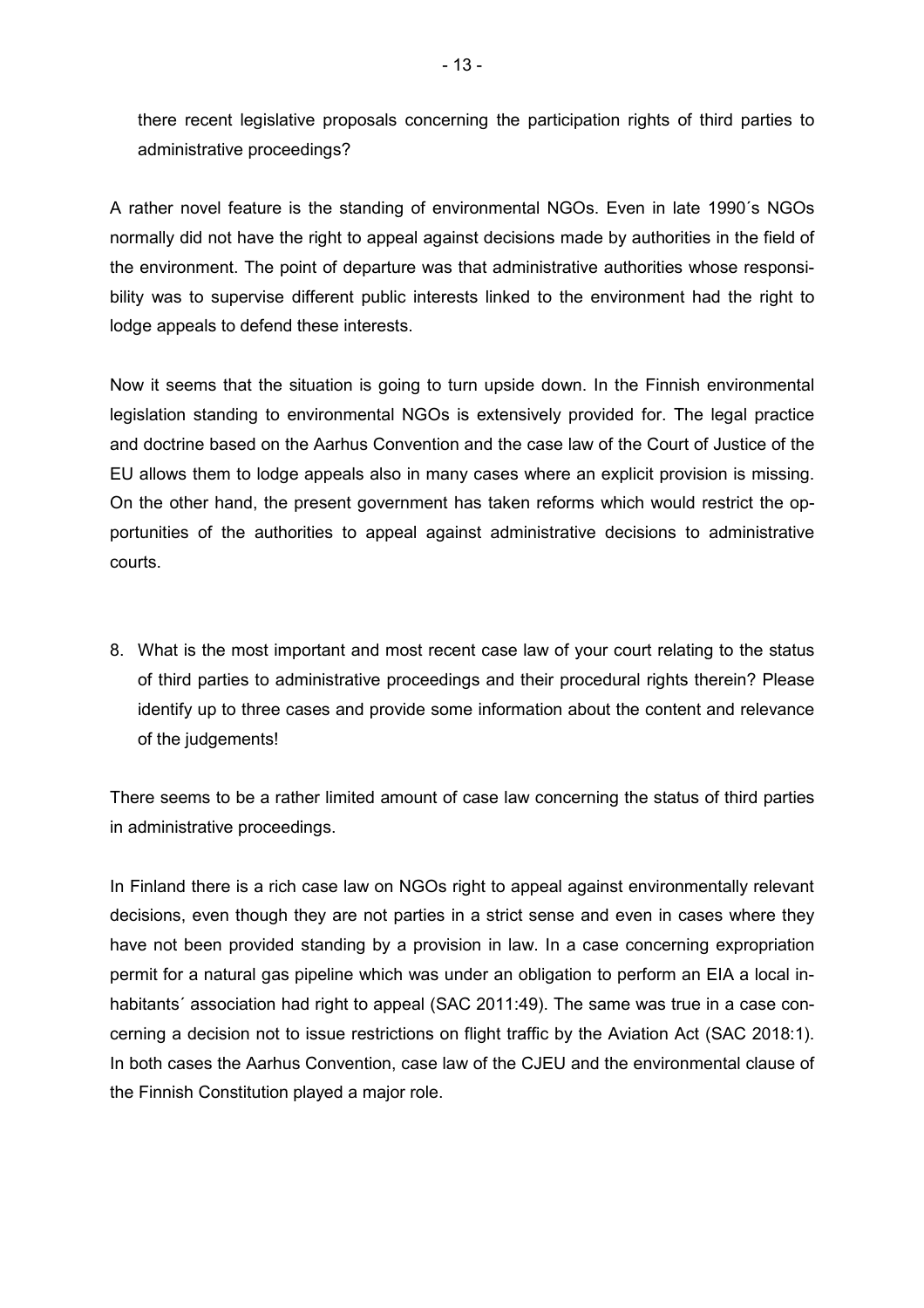In case *SAC 2018:60*, the Court held that in taxation procedure a provision concerning incorrect report on income could be applied, even if the person liable for the tax was minor and the report had been given by a counsel.

If an attorney or a counsel is unsuitable for his or her task, the authority may by the Administrative Procedure Act, prohibit him or her from representing the client in the matter before that authority. The client shall be notified of the prohibition and provided with an opportunity to use a new attorney or counsel. In *SAC 2018:17*, a municipal civil servant had prohibited a parent to act as a counsel in a matter concerning an accident which had happened to her child during a school day years ago. The Court held that the prohibition was valid in all the numerous matters linked to the same accident and different claims based on it. The prohibition did not violate the freedom of expression.

*SAC 2017:170* concerned the right to use a private attorney in an asylum matter (at the cost of the State). The main rule is that in the interview at the Immigration Service, the applicant shall be assisted by a public attorney. The Administrative Court had repealed the decision of the authority and remanded the matter back to it for new discretion but refused to prolong the order given to the private attorney to assist the applicant. The SAC held that in the circumstances of the case, the Administrative Court should not have disallowed the attorney´s application and ordered the same attorney to assist the applicant in the Immigration Service when the matter would be taken there for new consideration.

### **II. Determination of Facts and Discretionary Powers**

1. a) **In administrative proceedings**, do administrative authorities have a general duty to carefully and impartially investigate the facts of the case ex officio in your jurisdiction (principle of investigation)?

Yes. In the general Administrative Procedure Act, there is an explicit provision on examination duty (section 31):

"An authority shall ensure that a matter is sufficiently and appropriately examined, by acquiring the information and evidence necessary for a decision to be made on the matter. Parties shall provide evidence of the grounds for their claims. They shall also, in other respects, cooperate in the examination of the matter which they have filed."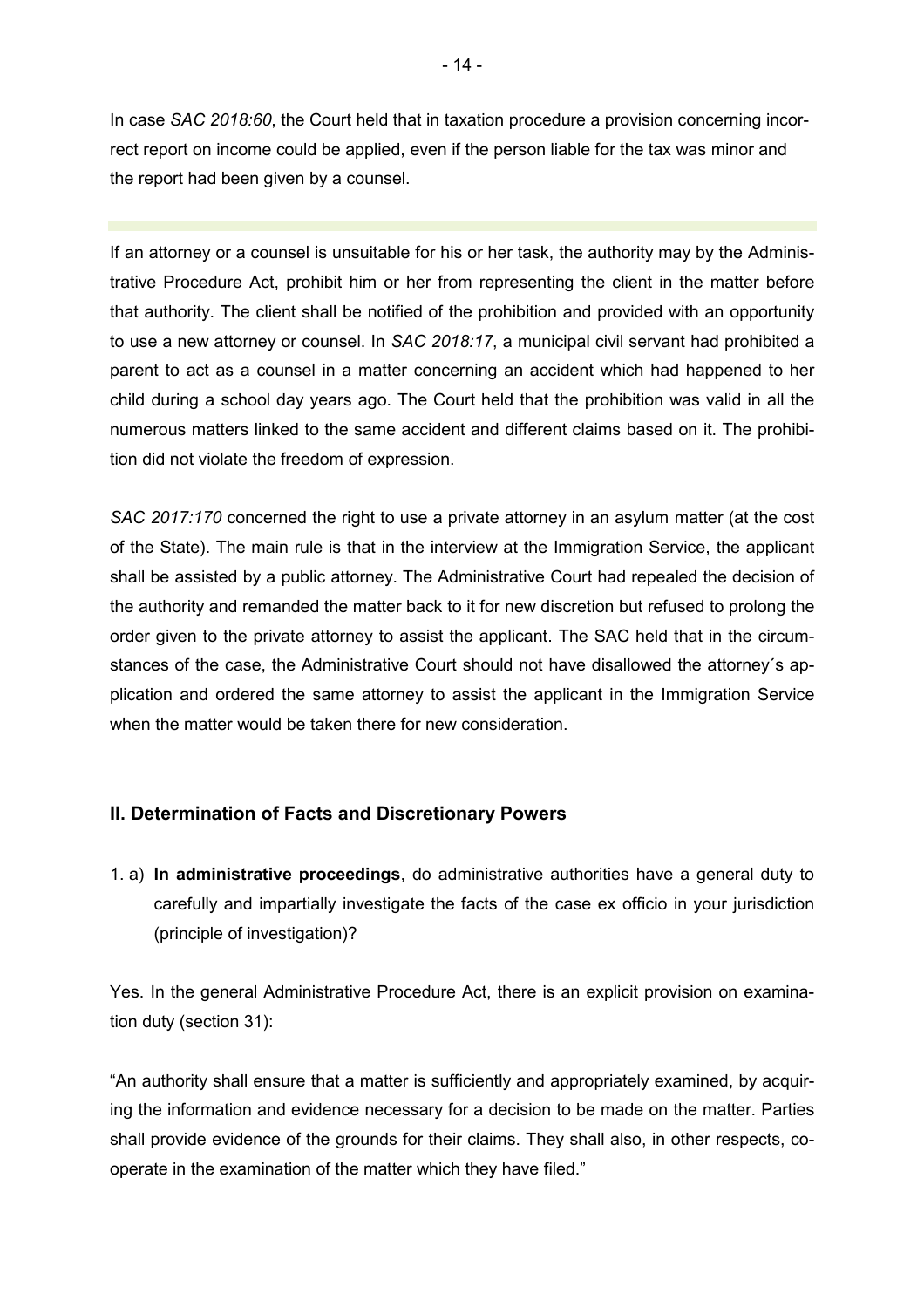b) Are, in contrast, the parties to administrative proceedings generally obliged to present facts or evidence of their own accord (principle of party presentation)?

See the previous answer. In addition to this, in matters concerning applications for permits there are numerous specific provisions concretizing what kind of information the application shall provide. Obviously, in these types of cases the applicant bears the main responsibility to provide for the necessary information and evidence. Provisions of the Water Act (Ch. 11, Application procedure) can serve as an example:

In addition to the Administrative Procedure Act, the provisions laid down in chapter 11 of the Water Act shall apply to the consideration of application matters by permit authorities. The permit application shall include: 1) information sufficient for deciding on the matter regarding the purpose of the project and the impacts of the project on public interests, private interests and the environment; 2) a plan for measures necessary to implement the project; 3) an estimate of the benefits derived from and losses of benefit incurred from the project by register units of the land and water area and their owners and by other stakeholders; 4) information on monitoring the impacts of operations.

If the application concerns granting a permit for a project referred to in the Act on Environmental Impact Assessment Procedure, an EIA report shall be appended to the application documents. Insofar as the report includes information on environmental impacts necessary to applying the provisions of the Water Act, such a report shall not be presented again. If necessary, a Natura 2000 assessment (referred to in the Nature Conservation Act) shall be appended to the application.

Further provisions on the contents of the permit application and information to be appended to the application may be given by government decree.

c) Do the rules for determining the facts distinguish between administrative proceedings initiated ex officio or by application?

In Ch. 14 of the Water Act, there are provisions concerning supervision and administrative enforcement. Obviously, unlike in permit applications, in these kinds of cases the operator has no initiative to actively contribute to the decision of the authority. According to section 2 of that chapter, if the Water Act or provisions issued under it are not complied with, the supervisory authority shall, considering the nature of the matter: 1) advise that conduct in violation of provisions shall be terminated; 2) initiate administrative enforcement proceedings re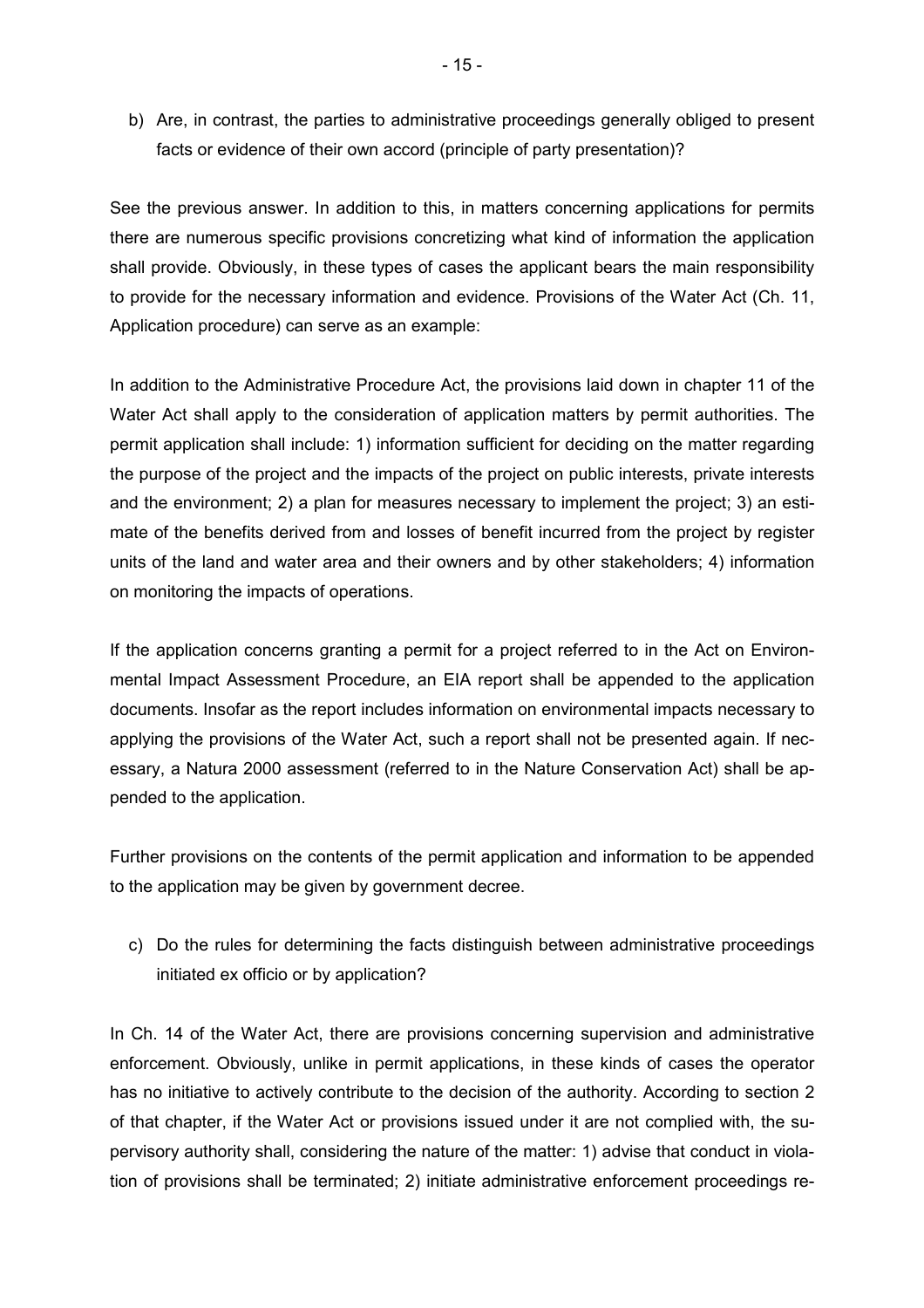ferred; 3) report the matter to the police for pre-trial investigation purposes, unless the illegal conduct can be considered minor in view of the circumstances.

For purposes of supervision the supervisory authority or a public official or local government officer appointed by it has (Ch. 14, sec. 2) the right to: 1) have access to necessary information from the authorities and operators, notwithstanding the secrecy obligation provided in the Act on the Openness of Government Activities; 2) enter the area of another party; 3) conduct inspections and examinations, perform measurements and take samples; 4) access the site where operations are taking place; 5) monitor the impacts of operations.

d) Do the rules for determining the facts distinguish between facts which are favourable to the individual and others which are unfavourable to him?

### See above.

e) Do different models of fact finding in administrative proceedings exist in your country with regard to different subject matters (e.g. ex officio administrative orders prohibiting or requiring specified actions of individuals, licensing of private projects on application, administrative sanctions, specific sectors of administrative law,...)?

See above.

Two more examples may be mentioned:

According to the Taxation Procedure Act, everyone is liable to report tax authorities all income they have earned. The Act contains very detailed provisions concerning this basic responsibility. Of course, if the obligation to report has been neglected, the authorities will perform the taxation on the basis of discretion. If the authority considers to make a considerably different assessment than the report given by the one liable to pay tax assumes, he or she must be given an opportunity to be heard before the decision is taken. It goes without saying that e.g. the privilege against self-incrimination shall be respected.

In the Act of the Status and Rights of the Social Welfare Clients the clients have been put under an obligation to report to the competent authority the information the authority needs in organising and implementing social welfare. The client must be informed from which sources and which information may be gathered irrespective of the client´s agreement. The client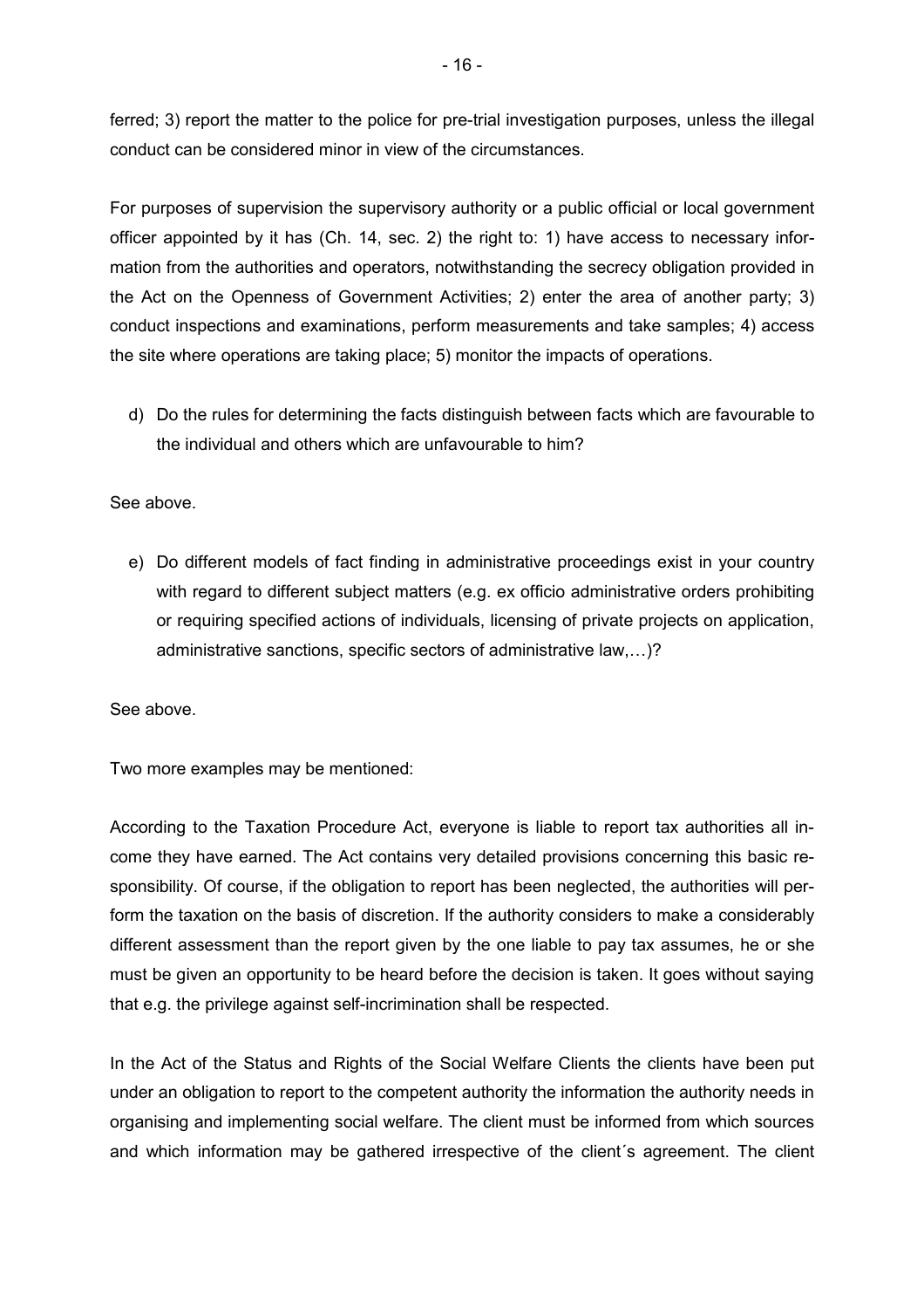shall be given an opportunity to have access to this information and submit comments in the matter.

(cf. Art. 9 EP-Res.; Art. III-10, III-11 ReNEUAL)

- 2. If your jurisdiction provides for the duty of the competent administrative authority to care fully and impartially investigate the facts of a case:
	- a) Are the parties to administrative proceedings obliged to cooperate in the investigation (e.g. by providing documents or by answering questions)?

See above.

b) What are the consequences, if a party to administrative proceedings does not comply with its duty to cooperate?

In principle, in permit matters the applicant has the duty to show that the preconditions for granting of the permit are fulfilled. If not, the permit application shall be disallowed or in the permit shall be included aggravating provisions which guarantee that the legal obstacles to grant the permit are not at hand.

c) Are there differences in the duty to cooperate among different categories of parties (applicants, potential addressees of the final decisions, third parties)?

About applicants see the previous answer. Concerning operators, see the answer under 1 c) with examples about the Water Act. Third parties do not normally have any specific duties to cooperate.

- (cf. Art. 10 EP-Res.; Art. III-13, III-14 ReNEUAL)
- 3. a) In the fact finding process, is the administrative authority in your legal order bound by strict procedural rules (e.g. demanding for a certain organisation) or is this process subject to discretion of the administrative authority?

There are no strict procedural rules, but of course the procedure shall be impartial and show no bias.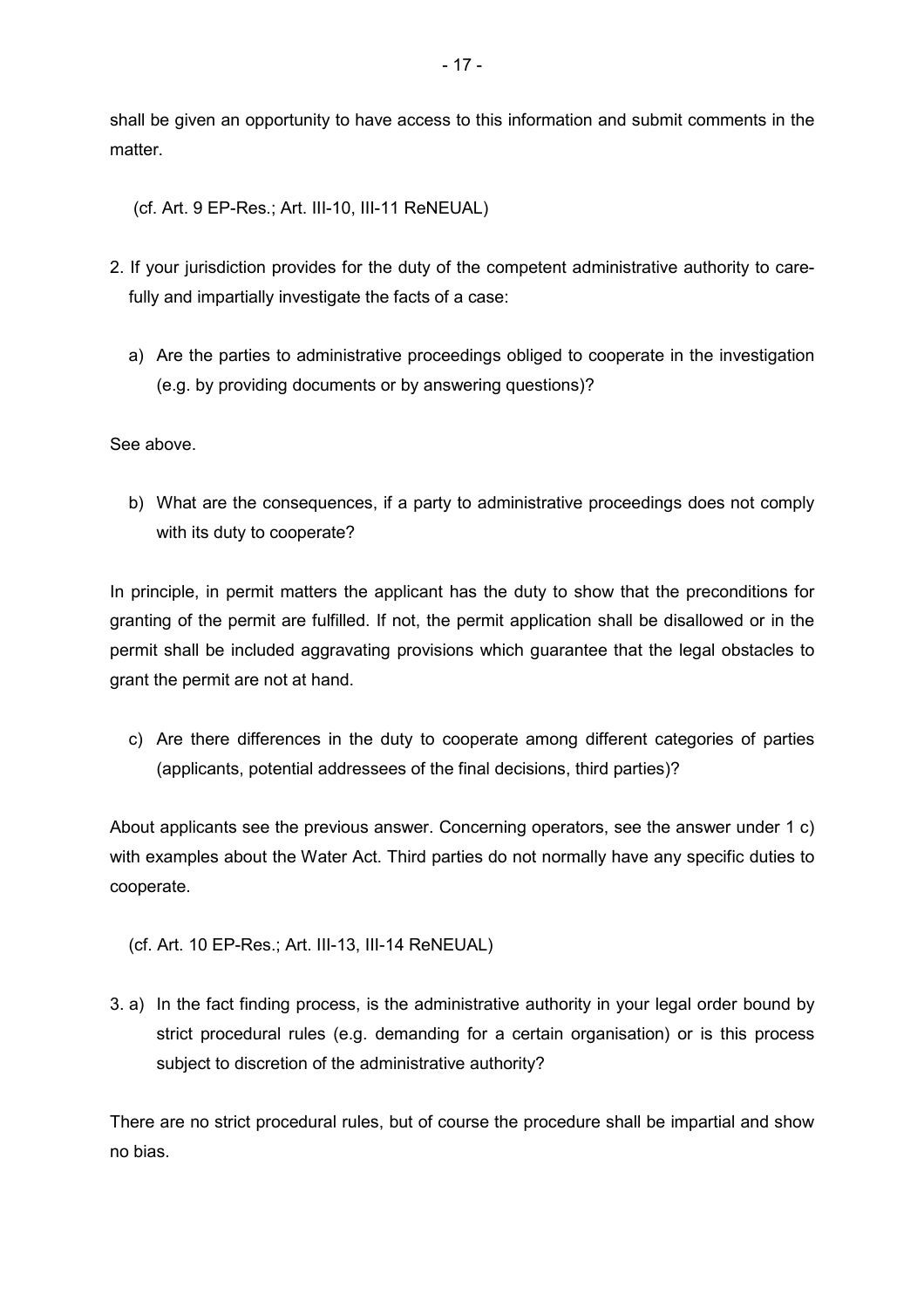b) Has the administrative authority broad discretion in evaluating the facts found in the administrative proceedings?

Yes, very broad. However, the administrative courts have the competence for a covering and intensive review not only of law but also of facts. The court may replace the evaluation of the authority with its own, but, needless to say, respecting the procedural rules, such as *audiatur et altera pars*.

c) Does your national legal order provide for rules concerning composite investigations, i.e. the collaboration of different administrative authorities (like establishing a responsible officer of one administrative authority) or the collaboration of different officers within one administrative authority, e.g. a hearing officer who may hold hearings with applicants (like asylum seekers) while another officer takes the final decision based on written reports of such a hearing officer?

There are no strict rules. The authorities have wide powers to organize their internal procedures as long as all the procedural standards (impartiality, hearing, interpretation etc.) are respected.

In the case law of the Supreme Administrative Court there are examples concerning the significance of test results of accredited institutions (e.g. *SAC 2018:58*). In the case, the decision of the authority responsible for safety of electric appliances had been based on test results provided by an accredited institution. There were no legal provisions concerning use of such tests, but it was an established practice to use them as means of determining the facts. The SAC saw no obstacle in using the test results as methods of fact finding, but the problem was that there was no adequate documentation, on the basis of which the parties could have been make sure that the test was reliable. In the oral hearing the person responsible for testing was heard.

4. a) Does your national legal order provide for specific rules of evidence for the fact finding in administrative proceedings?

No.

- b) If this is the case, what are the most important principles?
- c) If this is not the case, what other (general) rules apply?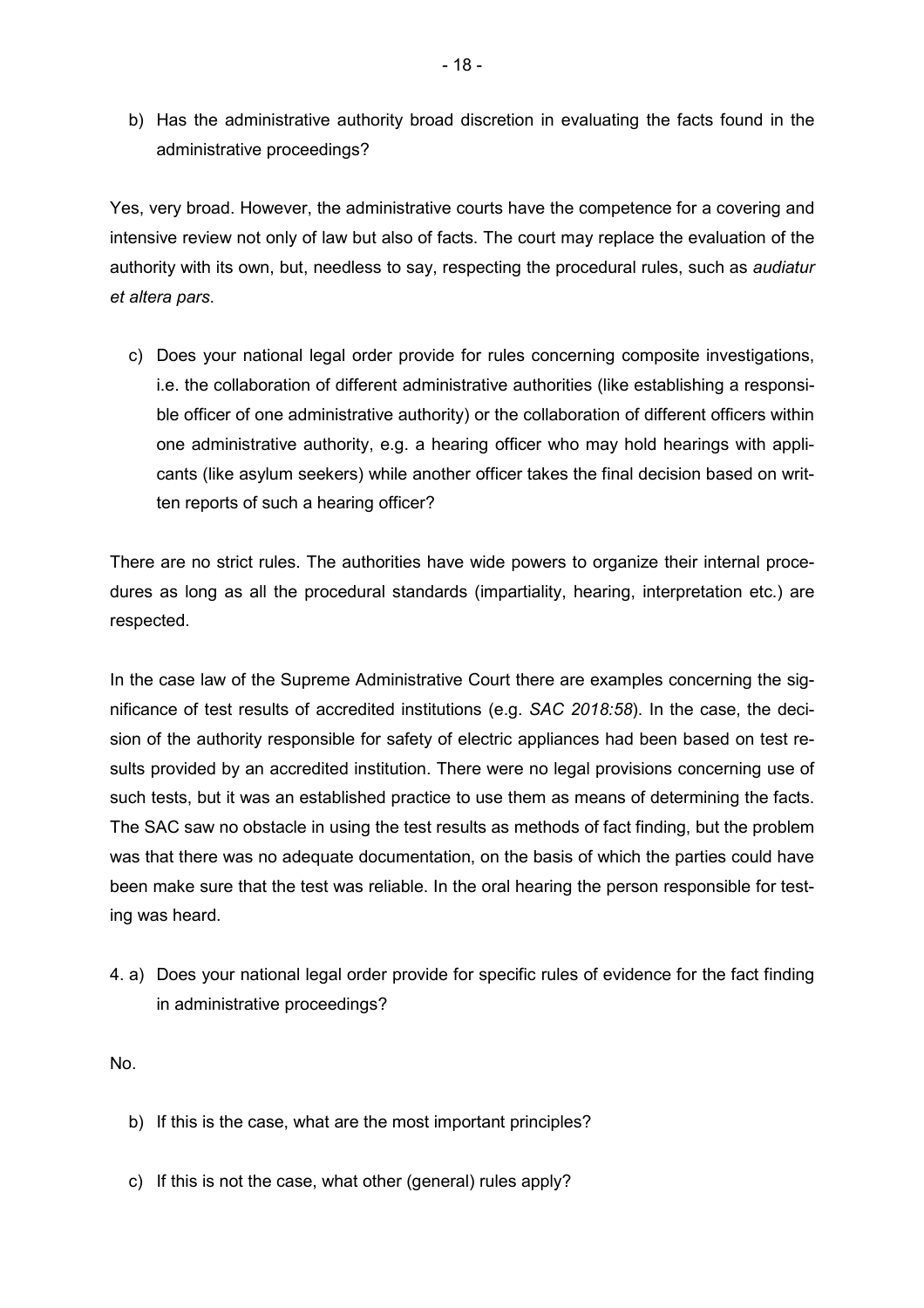The leading procedural principles referred to above.

d) What is the rationale for the model applied in your jurisdiction?

To guarantee a fair procedure but leave discretion to the authority to organize its work in the most expedient way.

e) Are there any rules in your national legal order providing for the inadmissibility of certain evidence? If so, please give some details!

Not generally. We have had e.g. an asylum case where the applicant tried to provide for video material about his homosexual intercourse, but in that case the court held, referring e.g. the case law of the CJEU, that in was not admissible.

(cf. Art. 9 (2) and (3), Art. 11 EP-Res.; Art. III-10 (2), III-15 ReNEUAL)

5. **In court proceedings**, who is responsible for the presentation and investigation of facts and evidence?

a) The court or the parties?

According to section 33 of the Administrative Judicial Procedure Act administrative court is responsible for reviewing the matter. Where necessary, it shall inform the party or the administrative authority that made the decision of the additional evidence that needs to be presented. The court shall on its own initiative obtain evidence in so far as is the impartiality and fairness of the procedure and the nature of the case so require.

Section 33 a reads that everyone is obliged to arrive at court to be heard and allow the performance of an inspection or to present the court with an object or document referred to in section 42, unless otherwise provided by law.

If the person is obliged to or has the right to refuse to testify in court, he or she cannot be obliged to present a document or an object or to allow the performance of an inspection in order to present evidence on a matter covered by a non-disclosure obligation or right to remain silent.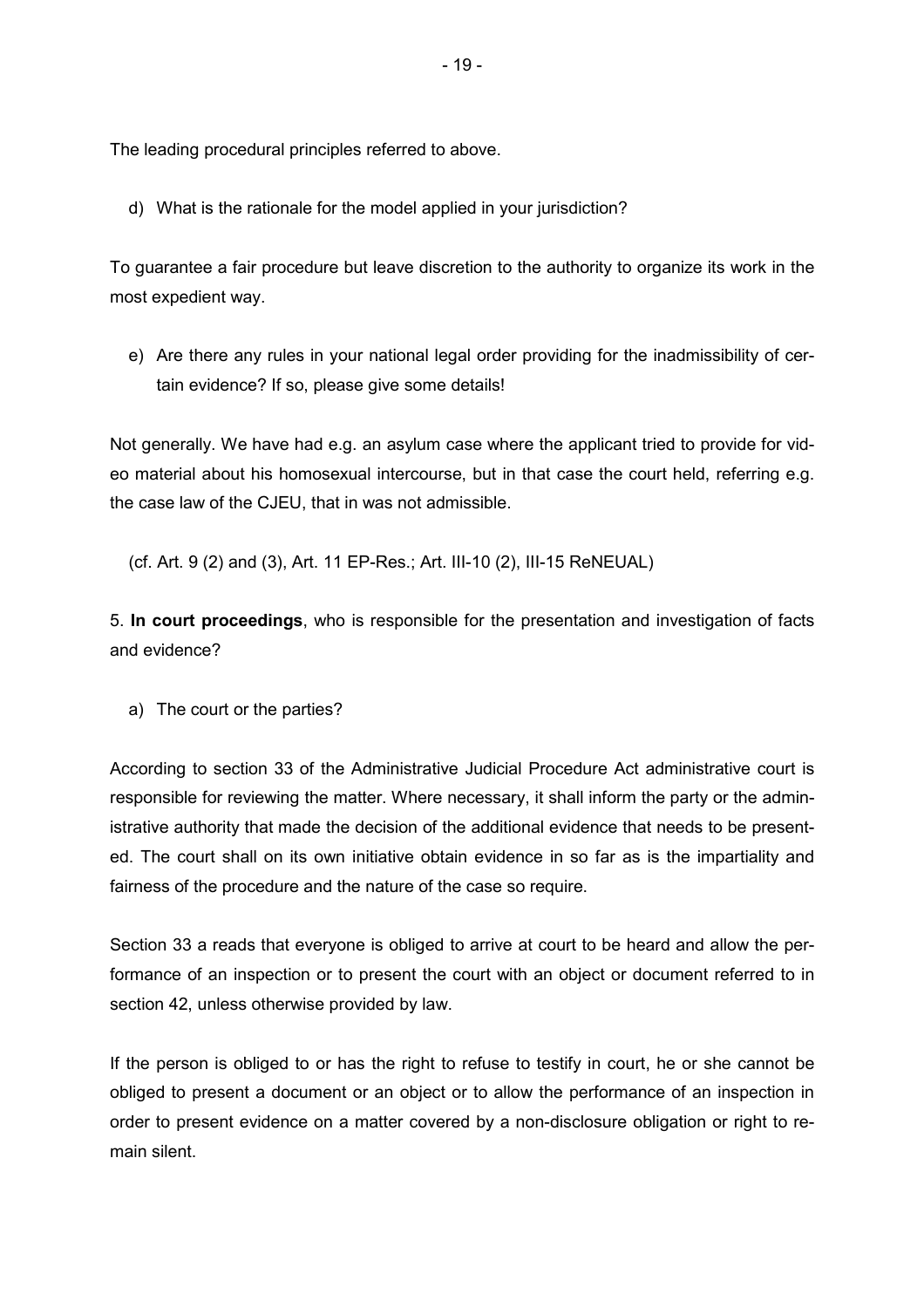Hearing of the parties is provided for in section 34. Before the resolution of the matter, the parties shall be reserved an opportunity to comment on the demands of other parties and on evidence that may affect the resolution of the matter. The matter may be resolved without hearing a party if the claim is dismissed without considering its merits or immediately rejected or if the hearing is for another reason manifestly unnecessary. Separate provisions shall apply to the restrictions of a party's access to official documents that are not public.

A party shall by section 35 be given a reasonable time limit for his comments. At the same time he shall be notified that the matter can be resolved after the expiry of the time limit even if no comments have been made.

b) Are there differences between the responsibilities of claimants and defendants or between individuals and administrative authorities?

See above. The procedural setting may have an impact (e.g. permit applicant v. neighbour or NGO). The authorities as opposed to private parties, of course, are under a specific responsibility to obey the law and act impartially, but that does not, for sure, mean that their standpoints would be adopted without critique by the courts.

c) Is the administrative court free in the consideration of evidence or are there certain rules of evidence? In the latter case, please give details!

The court is extremely free in the consideration of evidence.

6. a) What is the general standard of control applied by administrative courts in regard to the fact finding of the administrative authority? Are there limitations in the scope of judicial control?

In Finland, the scope of the judicial control is very broad and deep. The court shall have control on law and facts. Even if only legality is under control, Finnish courts have an intensive control also on application of substantive law. The normal administrative appeal (as opposed to the municipal appeal) is not based only on cassation but the courts have reformatory competence, including modifying the decision taken by administrative authorities.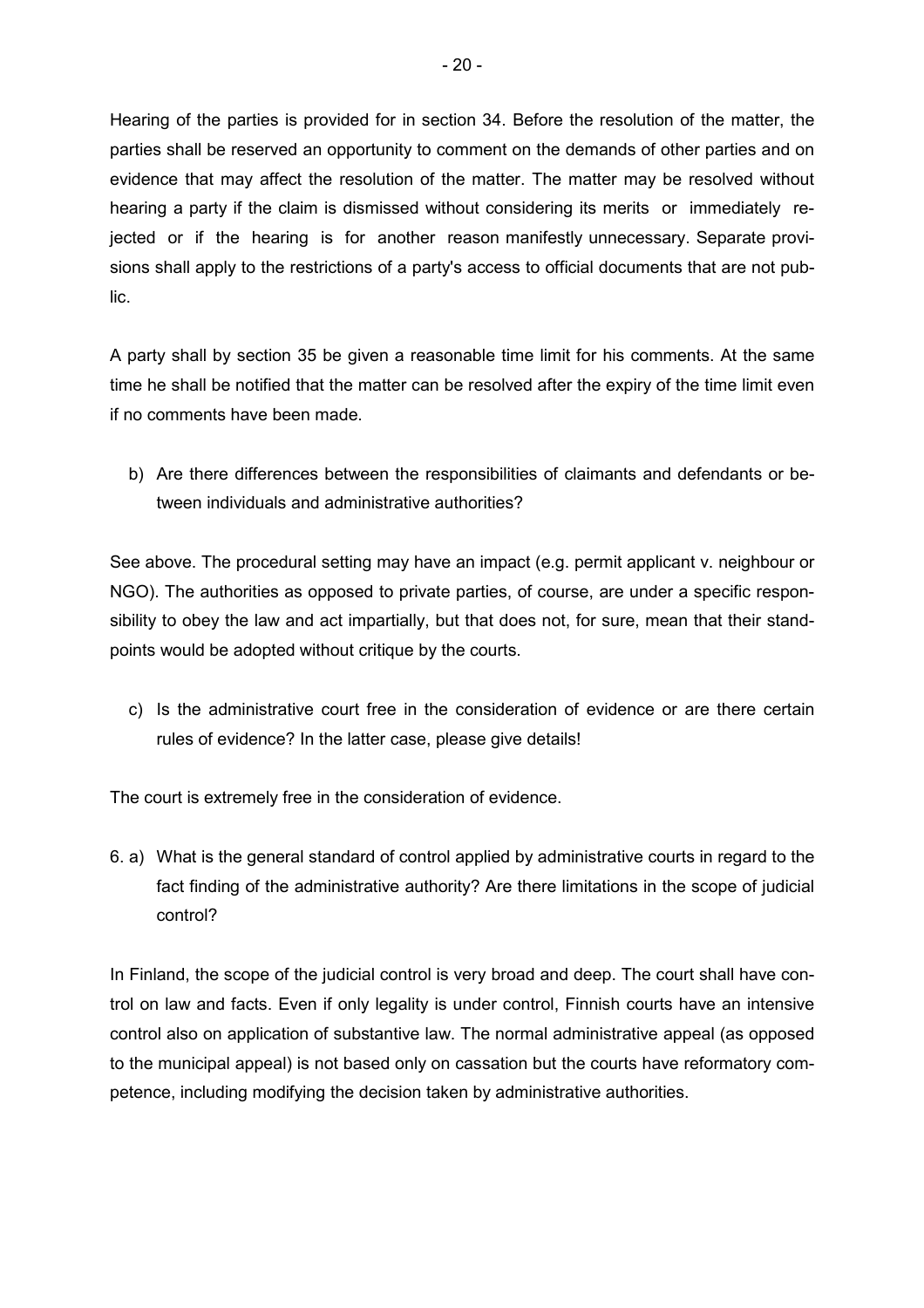b) Does your national legal order know standards of (limited) control in regard to complex factual evaluations comparable to the concept of technical discretion applied by the ECJ (see annex to this question below)?

No. Obviously, in some very technical issues the role of evidence from experts (both authorities and private experts hired by the parties) is important.

c) If this is the case, what are typical cases in which such a standard of reduced control is applied?

See the previous answer.

d) Are these cases qualified as a specific category of administrative discretion or are they subject to the general principles concerning discretionary powers of administrative authorities?

See the previous answer.

E.g. a decision taken by an expert authority whether an electric appliance is safe or not may not be superseded by the Court´s own judgment about the safety. In this kind of a case, the Court will probably base its ruling mostly on the assessment, whether the authority´s decision is based on an appropriate procedure and valid, logical thinking or not.

On the other hand, as mentioned above, e.g. environmental permits are, in principle, based on strictly legal discretion. That is why administrative Courts with expert judges may on appeals of different parties even modify permit provisions, including emission limit values, permissible hours of operation etc.

7. a) In your national legal order, are the procedural standards to be observed by administrative authorities in their fact finding the more stricter the more the administrative authorities are conceded substantive discretionary powers?

There is no clear rule on this. General provisions apply.

b) What is, as far as applicable, the rationale of reduced (substantive) controls exercised by the administrative courts?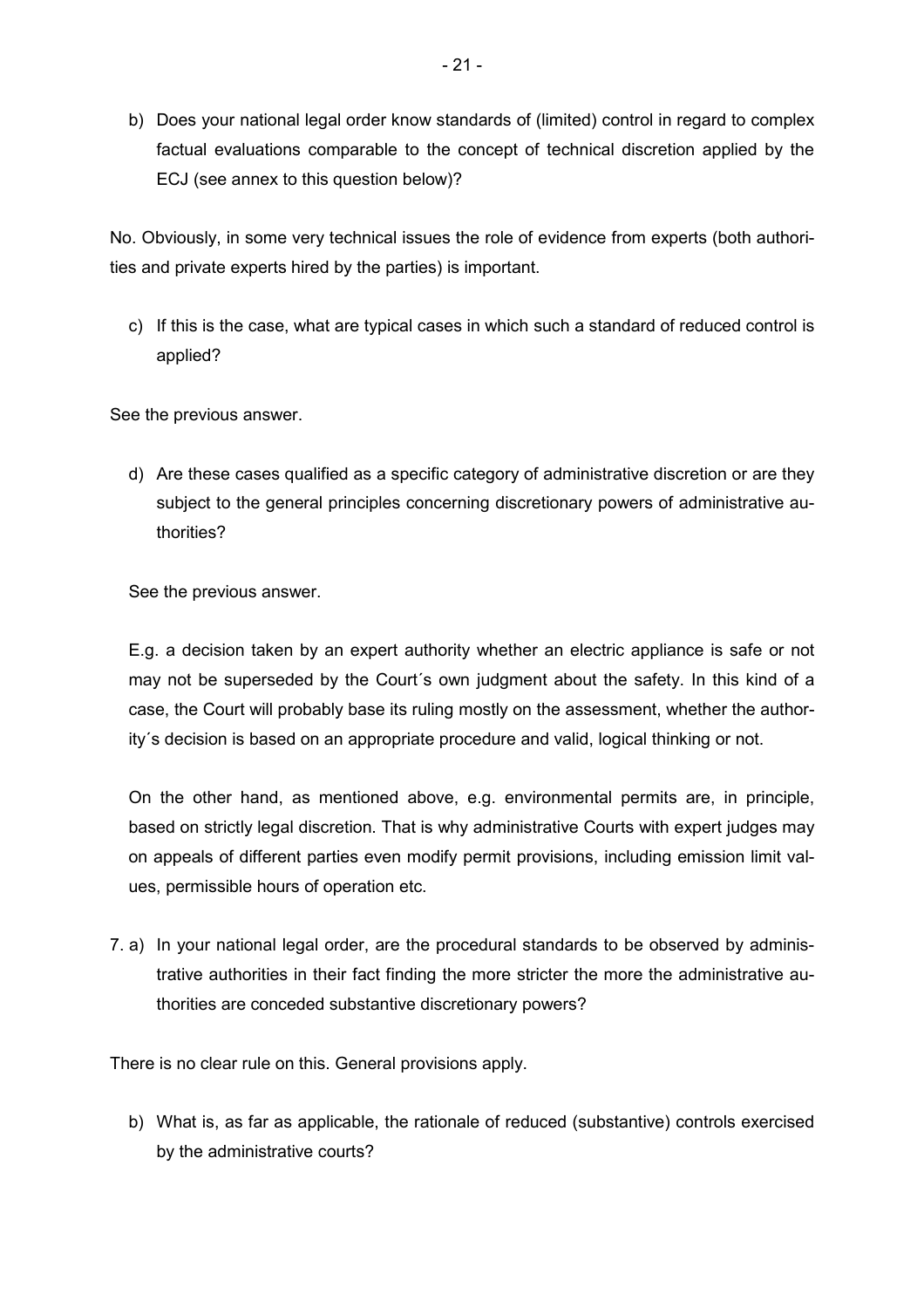c) Are administrative courts reluctant to interfere with material decision-making of administrative authorities?

Not as a rule. However, in municipal appeals (e.g. in matters concerning land use planning and general local administration) the margin of appreciation of the court is by law narrower than in general administrative appeal cases. The intensity of control may vary also from one type of cases to another. It may be, for instance, that in cases concerning citizenship the intensity of control may be more lenient than in cases concerning social security benefits to which a person is by law entitled to.

d) Do they prefer to focus on procedural aspects?

As a general conclusion, no.

e) Does your national legal order know prepositioned or anticipated expert opinions (e.g. in environmental law) to which a superior validity is conceded?

No. Please note that in cases concerning the Environmental Protection Act and the Water Act, there are expert judges in the panel both in the Vaasa Administrative Court and the Supreme Administrative Court.

f) As far as the concept of technical discretion applied by the ECJ in regard to administrative decisions (or similar) is applied in your national legal order (cf. II.6.b)), can the reduced standard of control be regarded as a consequence of different institutional capacities of courts and administrative authorities?

See above.

- 8. Are there any constitutional provisions and/or principles governing the questions
	- a) of the determination of facts of a case by the administration,
	- b) of the possibilities of the administration to enjoy discretion therein and
	- c) of the standards of control to be applied by the administrative courts (e.g. a constitutional guarantee of effective judicial remedy, a strict duty of administrative bodies to comply with legal requirements)?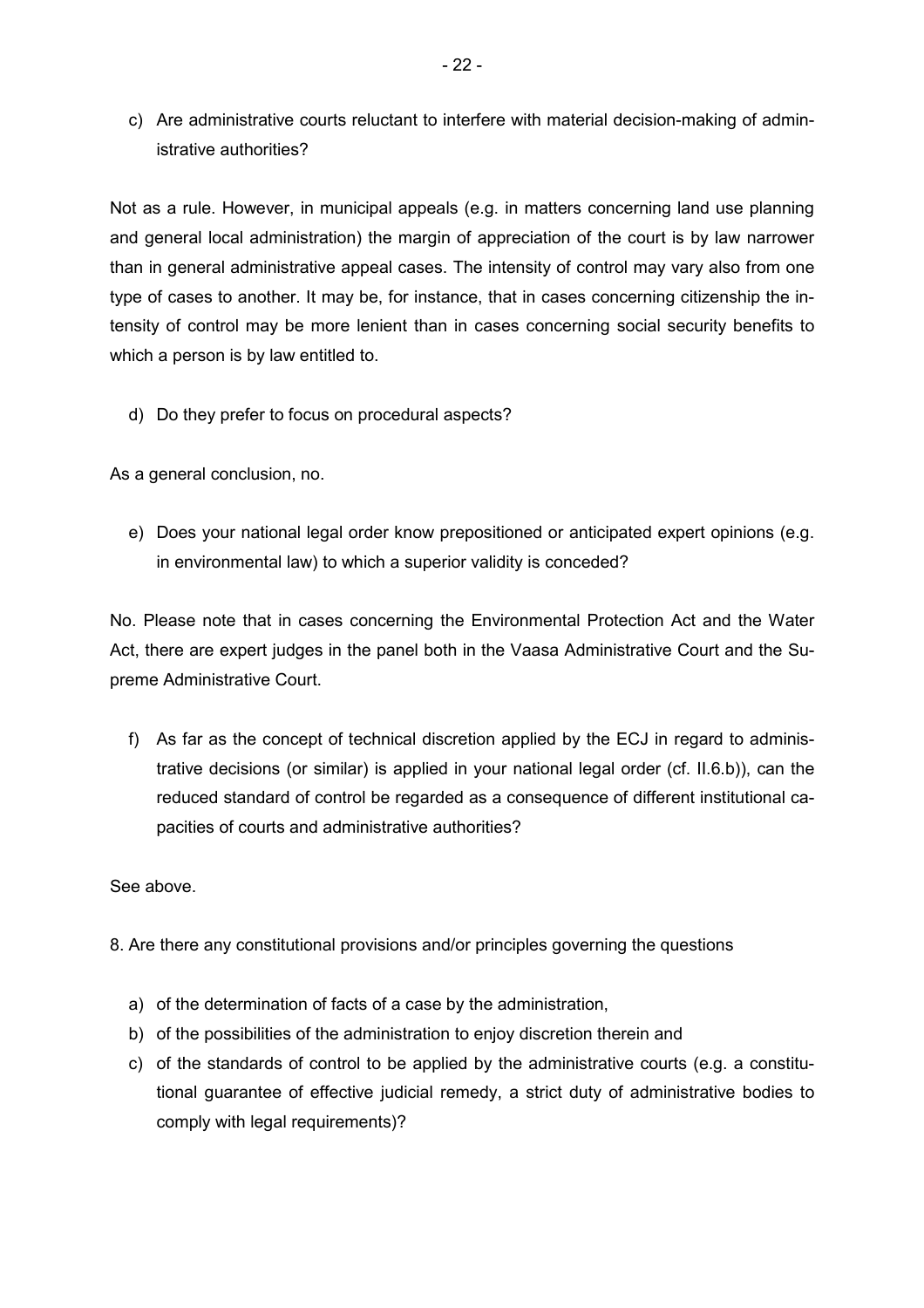A leading principle applied by all authorities and courts is found in section 2(3) of the Constitution: The exercise of public powers shall be based on an Act. In all public activity, the law shall be strictly observed.

Under section 21, everyone has the right to have his or her case dealt with appropriately and without undue delay by a legally competent court of law or other authority, as well as to have a decision pertaining to his or her rights or obligations reviewed by a court of law or other independent organ for the administration of justice. Provisions concerning the publicity of proceedings, the right to be heard, the right to receive a reasoned decision and the right of appeal, as well as the other guarantees of a fair trial and good governance shall be laid down by an Act.

The provisions are supplemented by the public authorities´ duty to guarantee the observance of basic rights and liberties and human rights, in section 22.

9. Is there a political or academic discussion concerning any kind of reform with regard to the discretionary powers of the administration, especially with regard to the determination of facts, and the corresponding reduced judicial control by administrative courts in your country? Are there recent legislative proposals concerning the discretionary powers of the administration and the corresponding reduced judicial control?

Certain proposals to restrict possibilities to lodge appeals against administrative decisions, in order to accelerate projects considered vital for economy, have been pushed forward by the present Government.

10. What is the most important and most recent case law of your court relating to the discretionary powers of the administration, especially with regard to the determination of facts, and the corresponding reduced judicial control by administrative courts? Please identify up to three cases and provide some information about the content and relevance of the judgements!

In *SAC 2018:85*, the traffic authority had disallowed a taxi driver´s application for a licence, because he had been fined for a minor misdemeanour. In the Act concerning the matter there was an explicit and unambiguous provision which obliged the authority to reject the application in a situation like this. The SAC held that such a stringent restriction on constitutional freedom of engaging in commercial activity, weighed against other rights and freedoms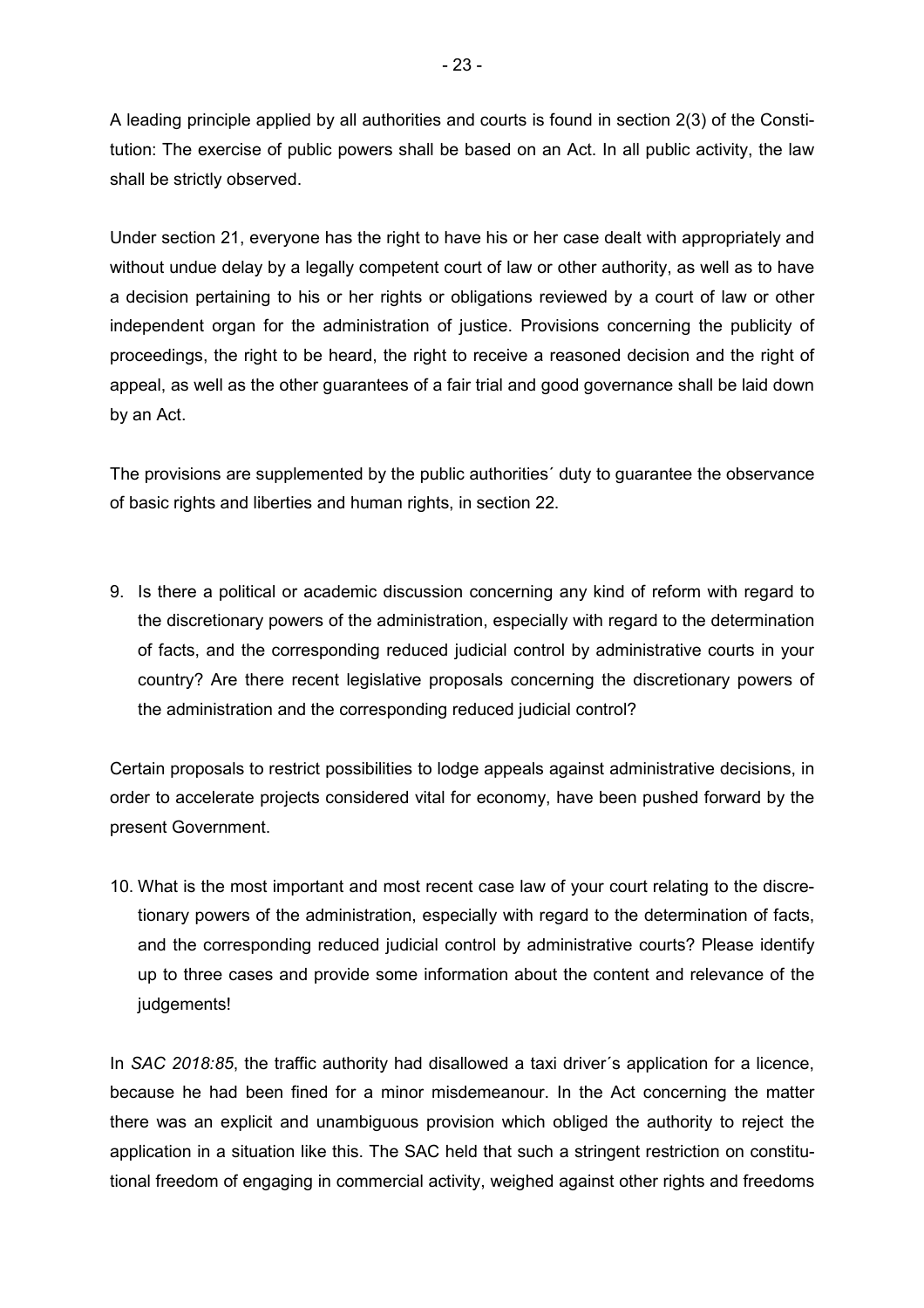such as guaranteeing traffic safety was disproportionate in relation to the applicant´s behaviour. Hence, the Court, referring to Article 106 of the Constitution, gave primacy to the Constitution, because the application of the said provision in the Act would have been in evident conflict with the Constitution.

Pharmaceuticals Pricing Board is an administrative expert body subordinated the Ministry of Social Affairs and Health. The task of the Board is to confirm reimbursement and reasonable wholesale prices of medicinal products. In *SAC 2018:72*, the Court emphasized that the Board has a wide discretion when determining (by applying the legal provisions in the Health Insurance Act) the reasonableness of the price proposed by the applicant. However, the decision to disallow the proposed wholesale price shall be reasoned properly so as to enable the assessment on how different criteria have been taken into account in the decision.

According to the Nationality Act, a precondition to grant Finnish nationality is the integrity requirement (he or she has not committed any punishable act nor has a restraining order been issued against him or her). If the applicant has been found guilty of offences, the Immigration Service may order a time frame during which the applicant shall not be naturalized unless there are exceptional reasons (waiting time). *SAC 2018:66* concerned the criteria to order a waiting time. The Court stated that according to law the authority may order a waiting time, but may also fail to order it. However, the principles guiding all administrative activity, found e.g. in section 6 of the Administrative Procedure Act, such as equality and proportionality, must be respected. Especially the principle of equality presupposes that in cases comparable to each other, the length of waiting times shall be ordered on similar basis or dropped off if the offences have been severe or recurrent. The Court emphasized the significance to assess the issue on the basis of the facts and specific features of the matter in question.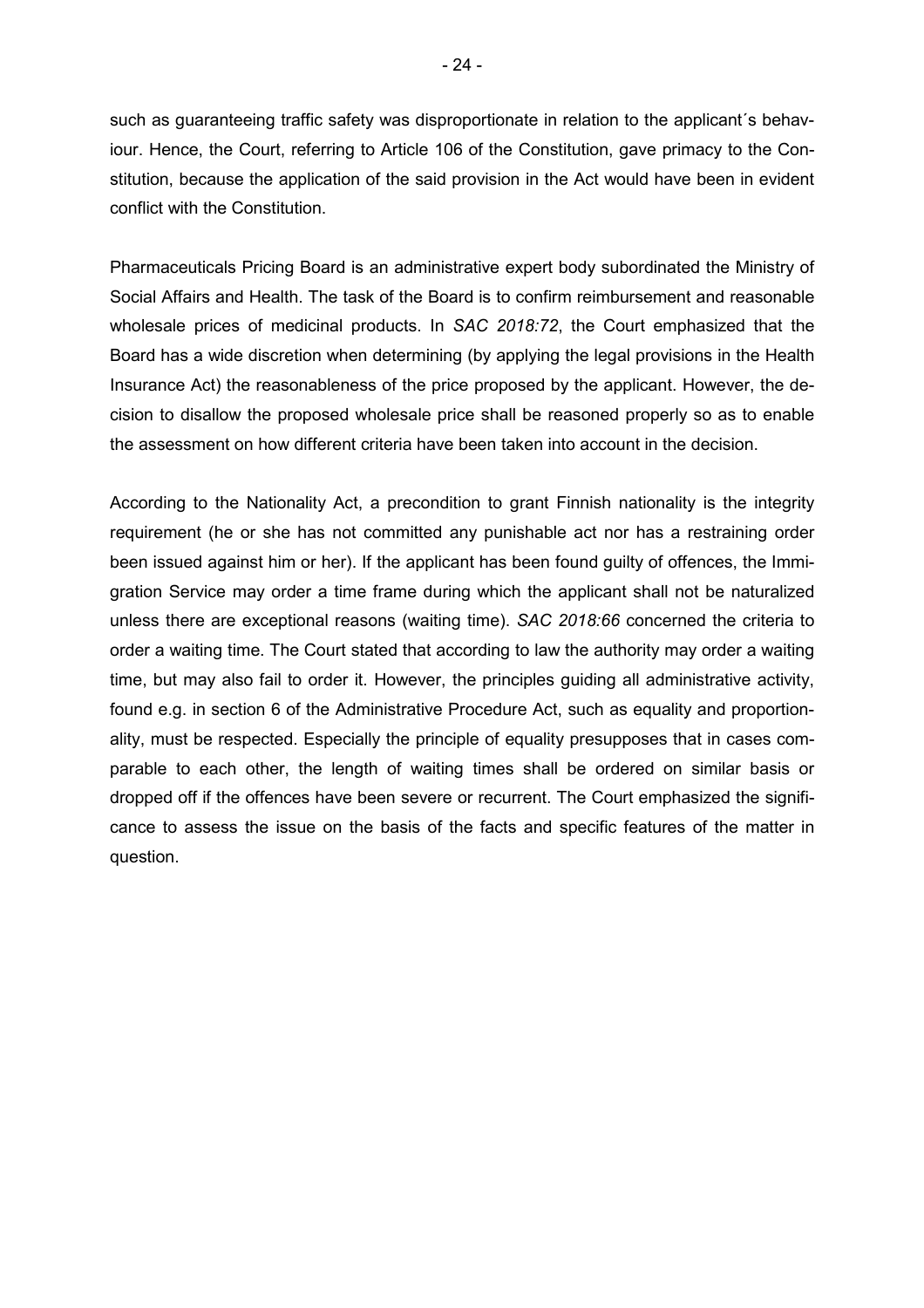### **III. Case Study**

Initial Case:

Applicant A applies for a construction permit for the construction of a commercial building at a location on the edge of the built-up area of municipality M.

The competent administrative authority of the district  $(S - a)$  state authority, not a municipal one) invites F, a farmer who owns the neighbouring piece of land, to express himself on A's application in a given time limit. S informs F that he will not be heard after the time limit has expired. F does not react.

S also consults M, which supports the project because it hopes for a better economic development.

O, a nature protection organisation, learns about the project from the local newspaper and asks S to be involved in the proceedings. O remarks that there have been sightings of red kites (*milvus milvus*, a species listed in Annex I of the Bird Protection Directive 2009/147/EC) at the designated location of the project. S does not reply to this, but internally consults the environment protection authority E (also a state authority). E explicates in its statement to the application, mostly relying on an expert opinion handed in by A as part of his application, that a population of red kites does existed in the concerned area, but from its scientific point of view of nature protection the project was scientifically justifiable because the known breeding areas were sufficiently distant from the designated location of the project and O had not brought forward anything concrete.

M changes its mind and decides to draw up a development plan for the area concerned which is supposed to provide for a residential area.

S issues the permit to A after a procedure without (other) defects and sends a copy to F and M, each containing an accurate instruction on the right to appeal to the administrative court within one month.

F is against the settlement of commercial companies in his vicinity. He thinks there are already enough commercial companies in the village and moreover he is afraid of facing disadvantages in managing his soil because of increasing traffic.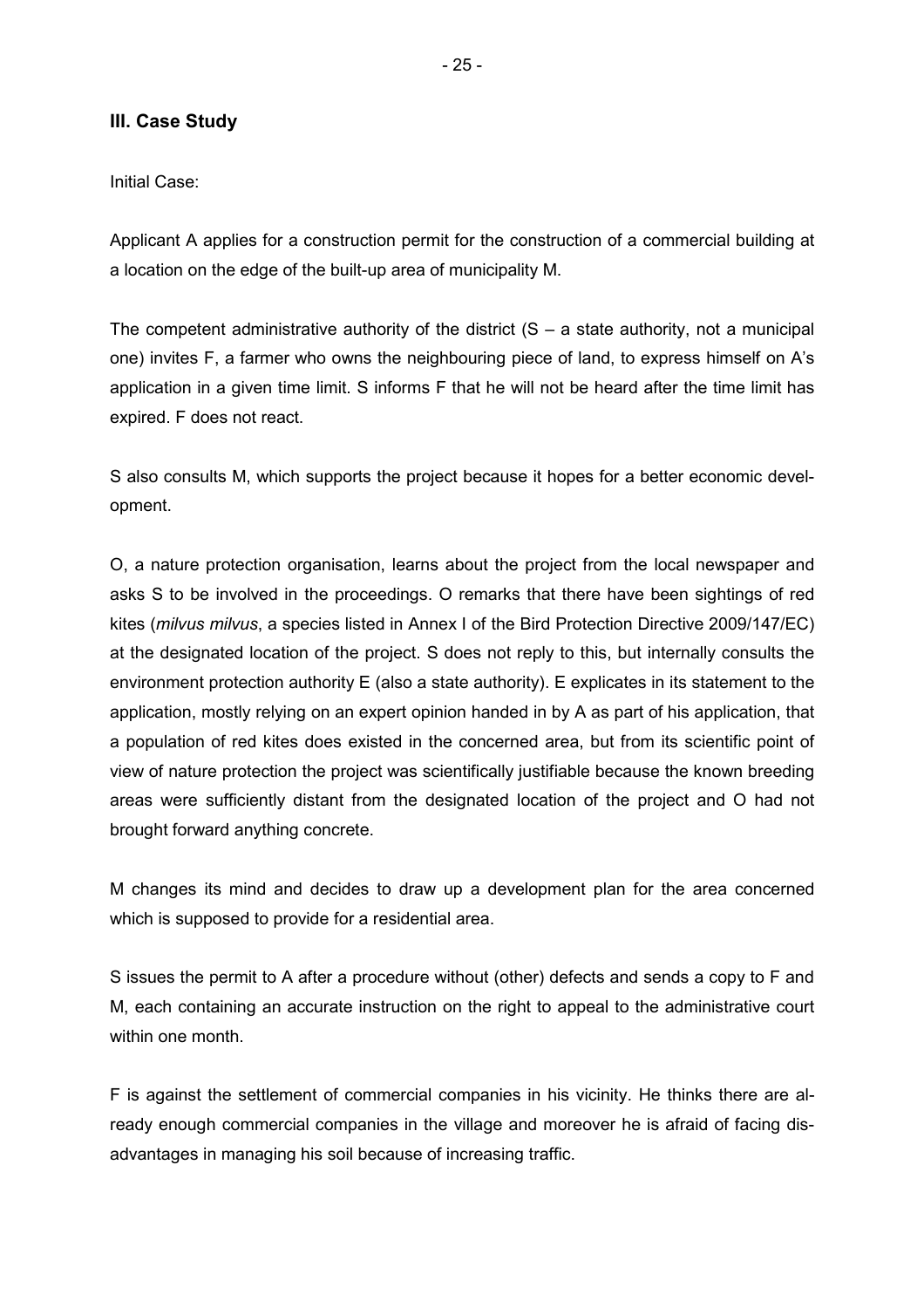M, F and P, the president of the local "Association for Preserving the Traditions", who wants to defend the beauty of the homeland and thinks that A's project does not fit into the landscape, all bring actions before the competent administrative court against the permit. M also feels itself impaired in its exclusive municipal planning competence.

O learns only five months later, again from the local newspaper, that A received the permit and immediately refers to the competent administrative court. O argues that it should have been involved in the administrative proceedings. O points out that the risk for the red kite also was not justifiable because, very close to the designated location of the project, an eyrie had been found. The designated, up to now not built-up location constituted an important hunting ground for the red kite. If a construction was allowed here, the breeding success of the local population of red kites would be seriously endangered. O submits an expert opinion of an internationally respected ornithologist which supports its allegations.

#### Questions:

1. How is the court going to decide on the objections of M, F and P?

At the outset it must be noted that in Finland the competence to issue permits for construction is exclusively in the hands of municipal authorities, not any regional state authority (S). Typically, a local Building Board grants building permits for all kinds of projects - another thing, obviously, is that for major projects several other types of permits are necessary. It might further be of interest that the applicant has a legally protected right to have a building permit if all the preconditions defined by the applicable law are fulfilled. Hence, the Board is strictly bound by law and no discretionary powers have been afforded to it. Of course, in practice, many preconditions have been formulated in the Land Use and Building Act openly, giving a margin of appreciation to the authority. Also administrative courts examine building permit cases from an intensive perspective of full review.

In our case, at first it shall be decided if the location of the commercial building is in an area requiring planning. These areas are defined in section 16 of the Land Use and Building Act. An area requiring planning is an area the use of which involves needs that require special measures, such as road, water main or sewer construction or arranging other areas. Provisions concerning areas requiring planning also apply to construction where the environmental impact is so substantial as to require more comprehensive consideration than the normal permit procedure.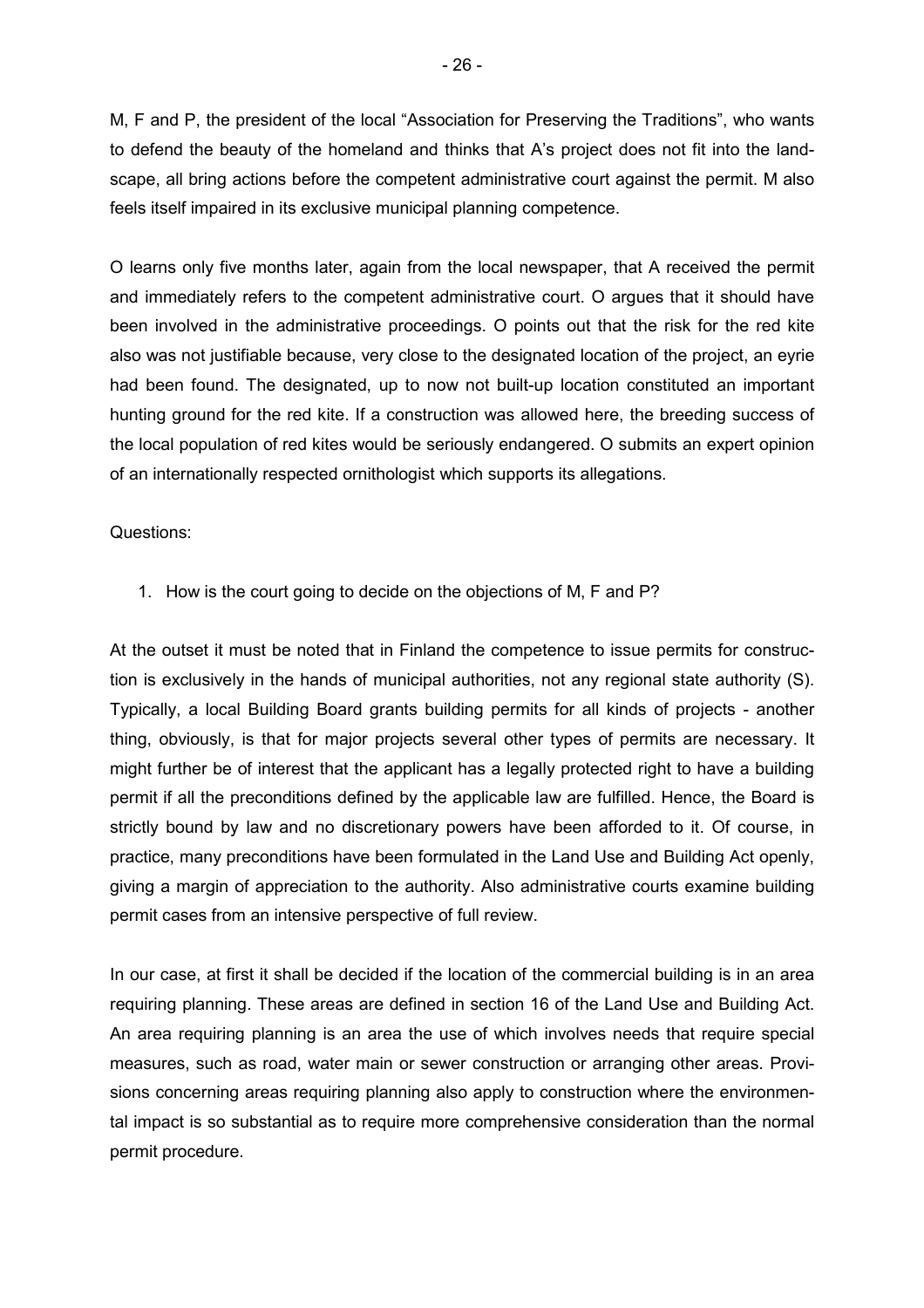If the project would be realized in an area requiring planning, there should either be a valid local detailed plan or a decision concerning special preconditions for granting a building permit before a permit to construct the building can be granted. It also has an effect on standing whether the matter is only about a building permit or a decision concerning special preconditions. As the last mentioned decision in a way replaces a local plan, the preconditions are wider than those of a regular building permit and, hence, the sphere of those having standing is much larger.

As the application regards a commercial building on the edge of a built-up area without a valid local plan, it would most likely necessitate a decision concerning special preconditions for granting a building permit. But this decision, too, shall be taken by a municipal authority, most often the same Board which is responsible for granting building permits.

At any rate, be it a state or a municipal authority, its decision can be appealed to a regional administrative court and further, if a leave to appeal is granted, to the Supreme Administrative Court (SAC). The following would, by section 193 of the Land Use and Building Act, have standing to challenge a decision concerning special preconditions for granting a building permit: 1) owners and titleholders of adjacent and opposite areas; 2) owners and titleholders of properties the construction or other use of which may be materially affected by the decision; 3) those on whose living, working and other circumstances the project may have a significant impact; 4) those on whose rights, duties or interests the decision has an immediate impact; 5) the local authority or the neighbouring local authority whose land use planning the decision affects; 6) such registered associations the purpose of which is to promote environmental or nature conservation or the preservation of cultural values or to otherwise influence the quality of the living environment, in their area of activity; and 7) authorities in matters within their sphere of activity.

Right to appeal against a "simple" building permit belongs (section 192(1)) only to 1) owners and titleholders of adjacent and opposite areas; 2) owners and titleholders of properties the construction or other use of which may be materially affected by the decision; 3) those on whose rights, duties or interests the decision has an immediate impact; and 4) the municipality. Hence, if the construction could be realized by a building permit, e.g. the NGO (O) could not lodge an appeal, nor could a state nature conservation authority (E). Of course, there would be some means to protect the red kites under the Nature Conservation Act. There are also some examples in the case law of the SAC where the appeals of state authorities against building permits have been examined by using a teleological interpretation. Also one important detail, based on established case law, is that if a building permit has been granted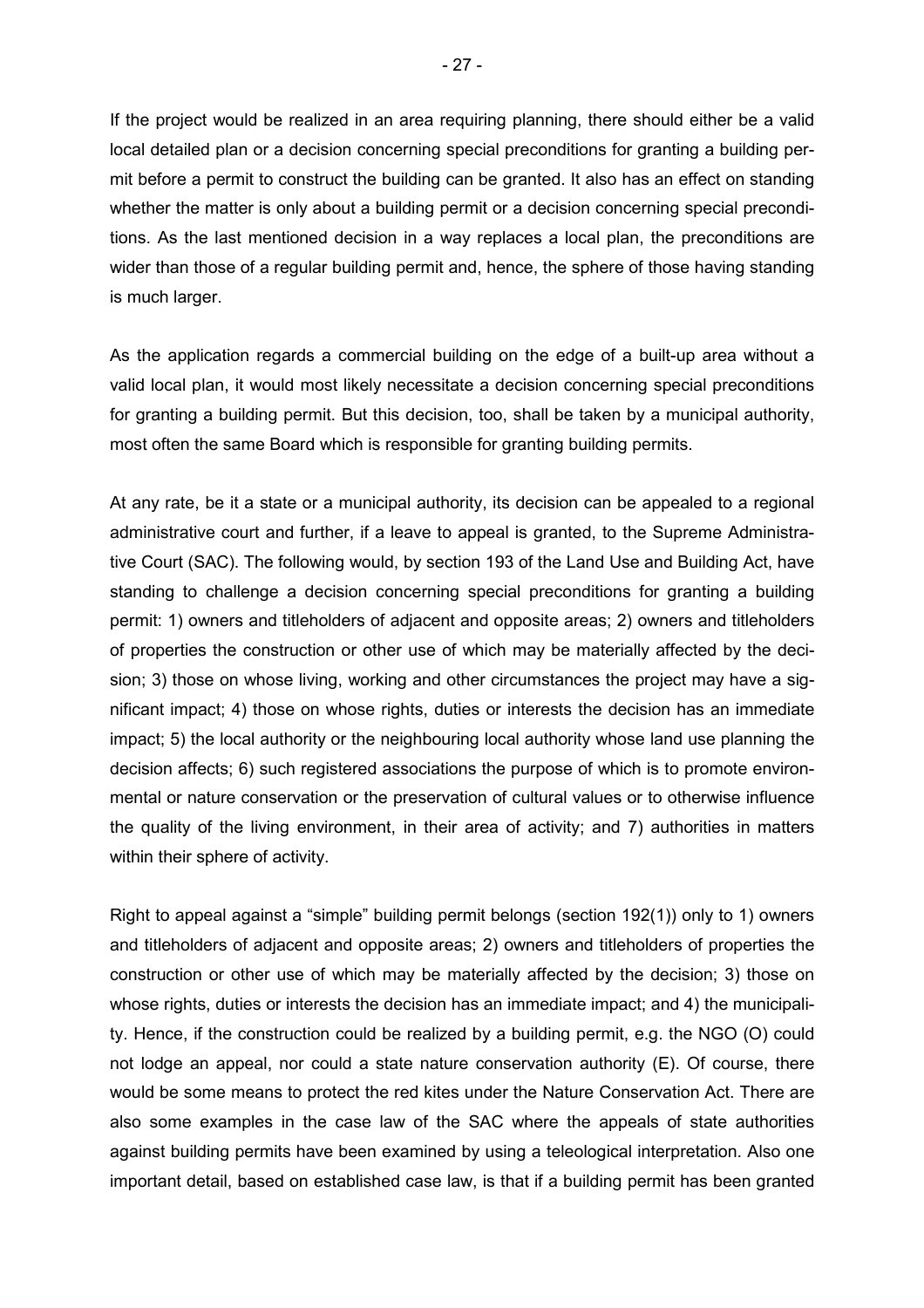without a necessary decision concerning special preconditions, all those who would have right to appeal that decision can also successfully lodge appeals against the building permit.

The neighbouring farmer (F) would clearly have standing irrespective of whether a simple building permit would be enough or not. As there is no provision concerning preclusion, F would have the right to appeal even if he had not reacted to the invitation to make remarks or comments. However, F cannot successfully base the appeal on the fact that he has not expressed his view; it is enough that he had been invited to do so.

The preconditions to issue a decision concerning special preconditions for granting a building permit read as follows: 1) the construction does not hinder detailed planning, master planning or other organization of land use; 2) is appropriate from the viewpoint of realizing communications and organization of traffic as well as traffic safety and locally available services; and 3) is appropriate with regard to the landscape and does not hinder preservation of the values of the natural or cultural environment, nor provision to meet recreational needs.

Hence, F´s opinion that there are already enough commercial companies in his vicinity would not be relevant. Problems with organization of traffic could be a basis for a successful claim, but only a modest increase of local traffic to a commercial building would hardly be an obstacle to the permit.

It is not unlawful that the municipality (M) changes its mind in the course of the procedure the initial support to the project would not be an obstacle to appeal against the project later on. It should be noted that even in Finland where the building permit (and the decision concerning special preconditions) is in the hands of a municipal authority (say a Building Board), the municipality (i.e. the Municipal Council) acts in the procedure as it would act in a procedure before a state authority. As noted above, the municipality has also right to appeal against both the building permit and the decision concerning special preconditions. This is a natural consequence of the independent status of local boards in cases where they apply general state legislation, not act as genuinely municipal authorities.

If M would lodge an appeal against the decision to approve of the special preconditions, its standpoints would naturally be scrutinized carefully. The municipality, as a bearer of an overall responsibility for land use planning within its borders and exclusive planning competence can present weighty standpoints against the permit. A commercial centre on the edge of a built-up area, neighbouring a farm could be seen problematic from the point of view of local planning.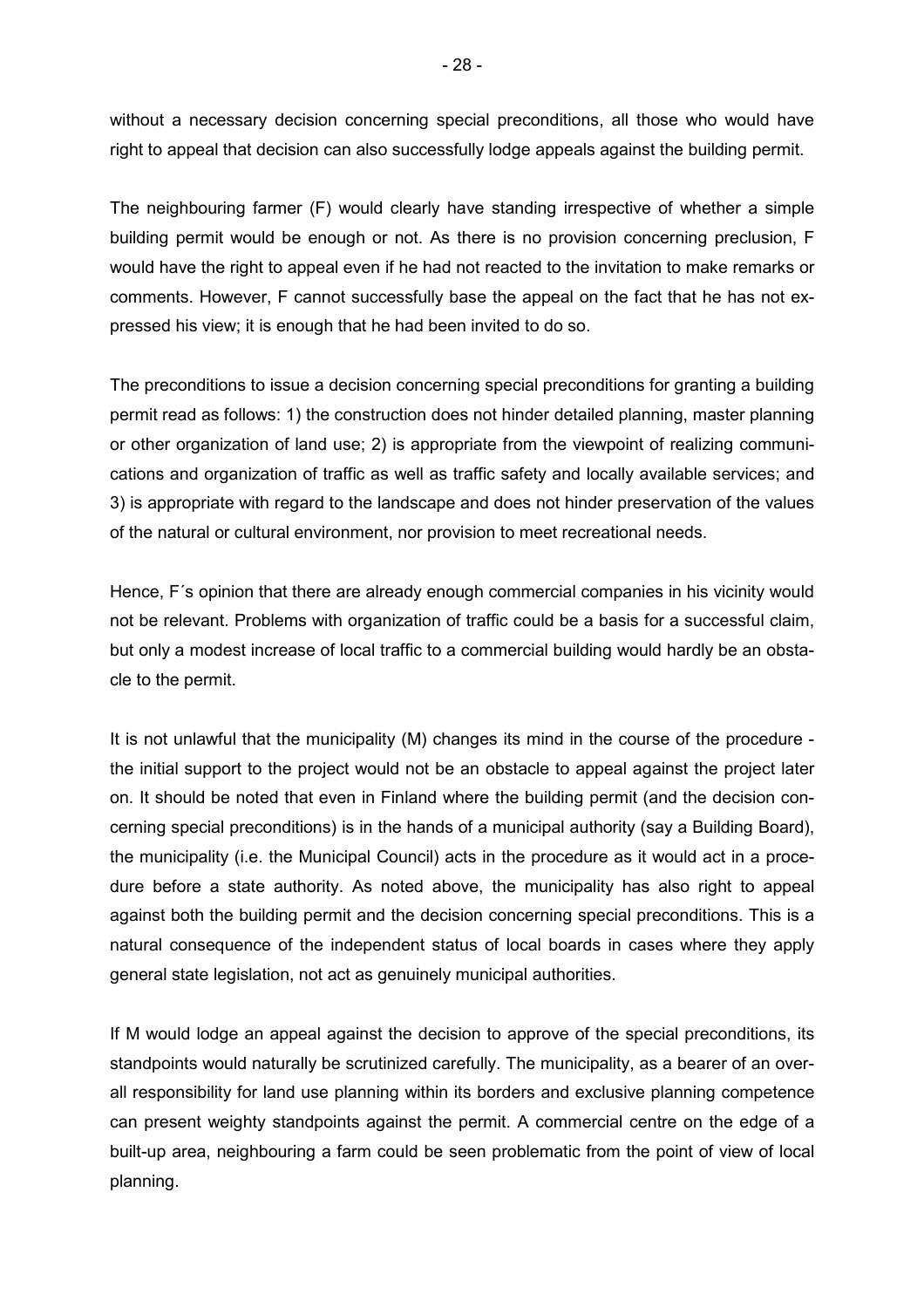The president of the local Association for Preserving the Traditions (P) would have standing in his personal capacity only if he would personally be affected by the project, as defined in section 193 of the Land Use and Building Act. However, if P has according to the status of the association the competence to represent it alone, the appeal would be probably examined as appeal made by the association. It is clear that the association would qualify as an NGO referred to in section 193 point 6 of the Land Use and Building Act, and, hence, have standing. Considerations concerning fitting to landscape of the construction are relevant when a decision concerning special preconditions for granting a building permit is taken.

2. How is the court going to decide on the action brought by O? Is the mere fact that S did not involve O in the administrative proceedings going to help O's action to succeed? Supposing that this is not the case, how is the court going to assess the question of the risk for the red kite?

As described above, the NGO (O) would have had a right to appeal the decision concerning special preconditions for granting a building permit. However, the time limit to appeal to the administrative court against a permit decision is 30 days from the public announcement of the decision. This means that the administrative court cannot examine appeals which come too late (here: about four months too late), because the permit has gained legal force towards that appellant (even if the case still is pending at the administrative court on the basis of other appeals). Neither substantive nor procedural flaws can lead to another conclusion at this stage (only in a very exceptional case that the appeal instructions would have been defective, it is possible that the appeal will be taken to examination).

Normally the administrative court issues its judgment on all the appeals lodged against a decision simultaneously. This implies that O:s appeal will be left unexamined and appeals of M, F, and P (or association) shall be either disallowed or the permit decision quashed or modified. At this stage, O can of course ask for a leave to appeal to the SAC, but most probably they do not have any change to succeed. Another path is to initiate so called extraordinary remedies of appeal, based on Ch. 11 of the Administrative Judicial Procedure Act, namely procedural complaint, restoration of expired time or annulment.

Still, there would probably not be much to do. According to section 173 of the Land Use and Building Act, before a matter concerning a decision concerning special preconditions for granting a building permit is resolved, neighbours and others on whose life, work and other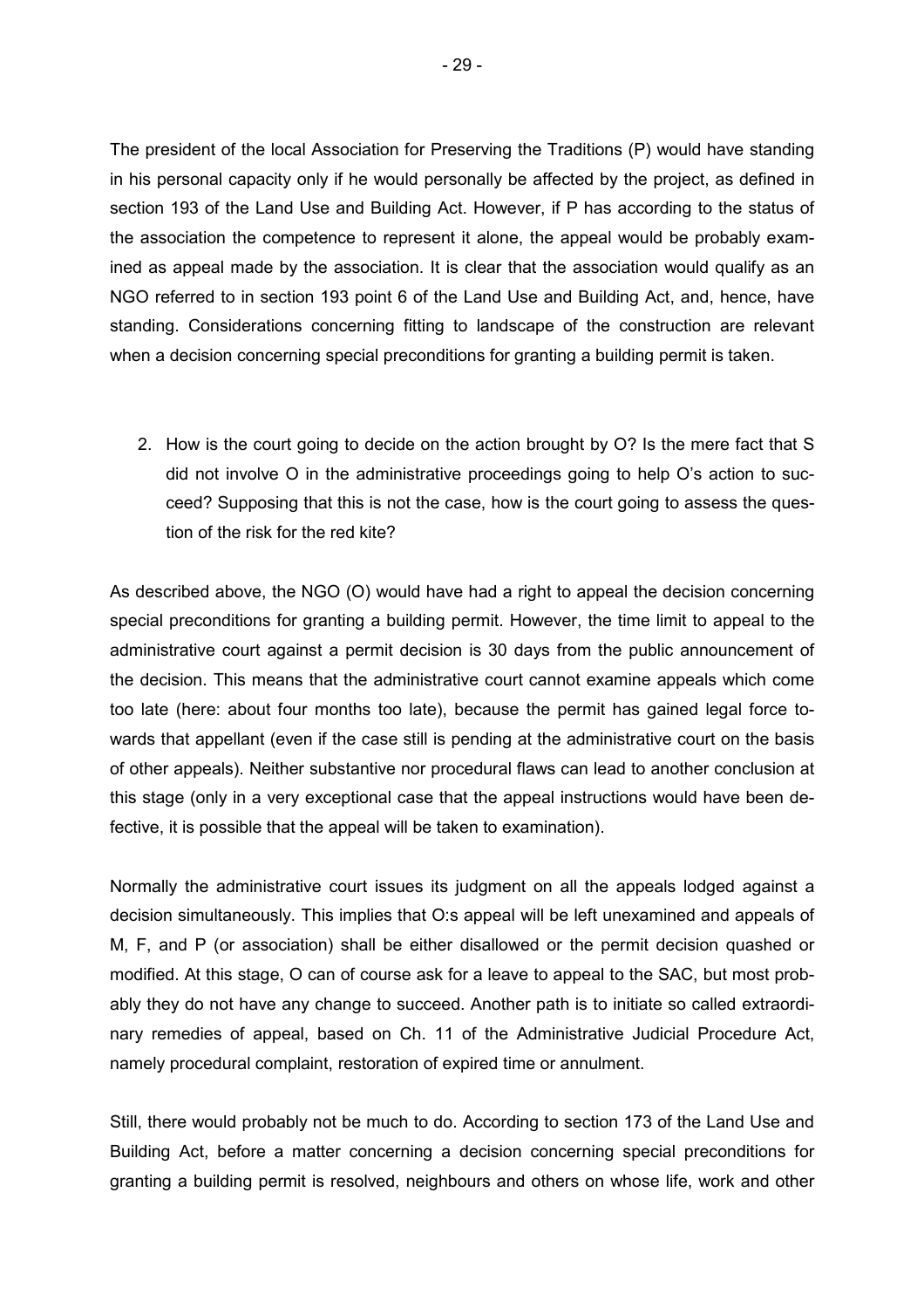circumstances the project may have significant impact shall be given the opportunity to make a written objection. The local authority shall notify neighbours and other aforementioned parties of applications at the applicant's expense. When necessary, the opinion of certain state authorities has to be asked if the permit has substantial bearing on their sphere of authority. When deviation has substantial bearing on land use in a neighbouring municipality, its opinion must also be obtained.

According to section 59 of the Administrative Judicial Procedure Act, a decision may be set aside, if the person concerned has not been provided an opportunity to be heard and the decision violates his right or if another procedural error which may have had a relevant effect on the decision has been committed. O is not a neighbour etc. whose hearing would have been mandatory in the permit procedure and, hence, the decision would not be set aside by the administrative court; this decision could be taken in the same document as the decision to the rest of the appeals.

Expired time may be restored by the SAC to a person (including NGOs, for sure) who has a legal excuse or who for another extremely significant reason has been unable to observe a prescribed time limit e.g. for lodging an appeal (section 61 of the Act). Typically the SAC has restored expired time to appeal in cases where an authority has neglected to send a copy of the decision with appropriate instructions on appeal to an interested party in case it would have had a duty under the law to do so.

Annulment by the SAC may, by section 63, take place, 1) if a procedural error which may have had a relevant effect on the decision has been committed; 2) if the decision is based on manifestly erroneous application of the law or on an error which may have had an essential effect on the decision; or 3) if new evidence which could have had a relevant effect on the decision appears and it is not the fault of the applicant that the evidence was not presented in time.

It is hard to see that, under the circumstances described, the presence of the red kite would lead to annulment of the permit decision by section 63 point 3 of the Administrative Judicial Procedure Act. The threshold to annul decisions which have gained legal force is rather high. The rights of the developer must also be safeguarded.

My evaluation is that O:s appeal would not be examined and, unless it had not claimed in the proceedings that the permit authority would send it a copy of the decision and the request was neglected, also the extraordinary appeal would be disallowed.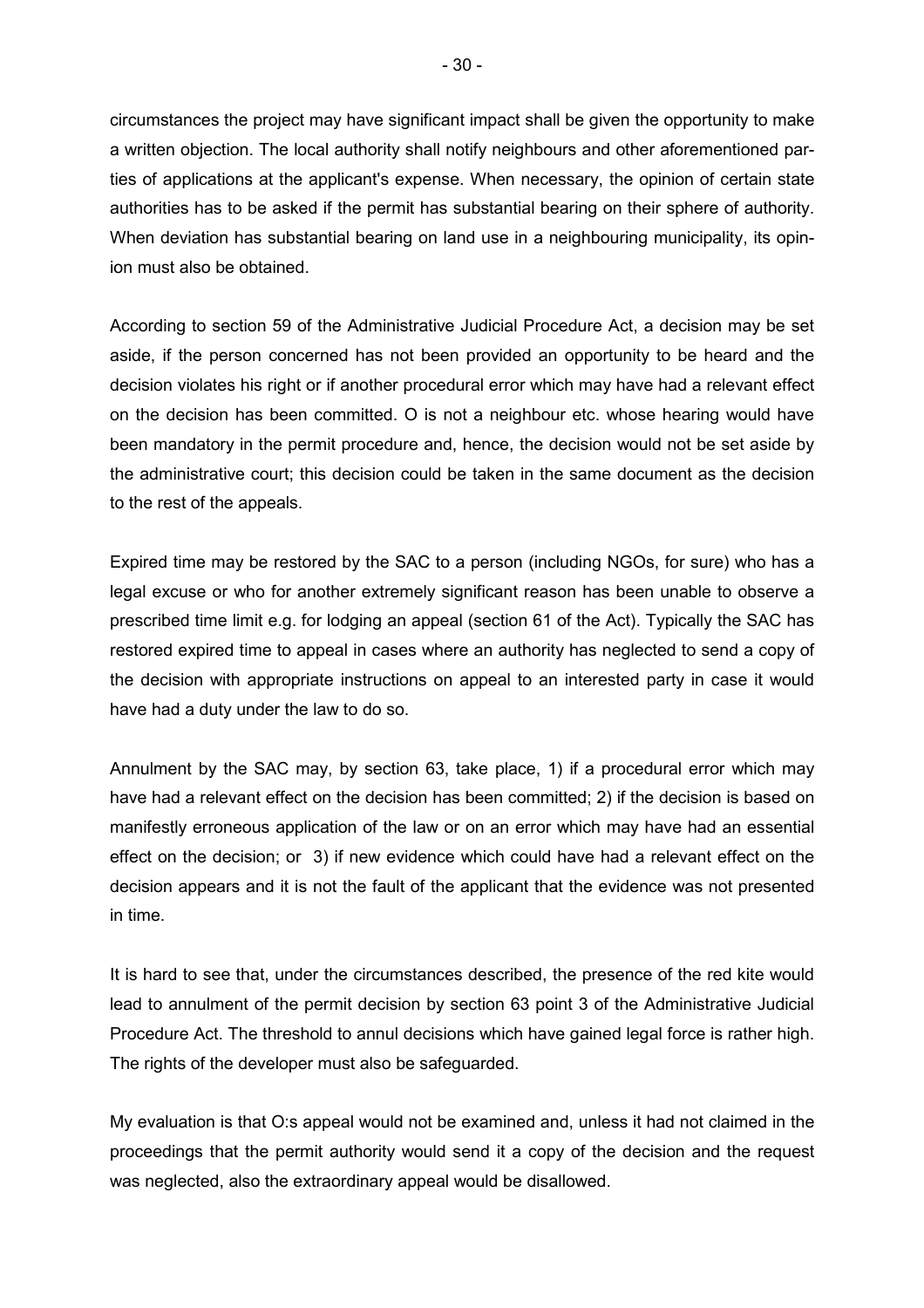If the considerations on the red kite were not taken up in any of the (timely) appeals to the administrative court, the court cannot on its own motion repeal the permit decision on grounds which have not been presented in the procedure. But if the appeal procedure is still pending at the administrative court, O might convince one of the appellants in the administrative court to supplement their appeals with points of view linked to the red kite. Even the farmer (F) may in his appeals successfully present claims based on public interests, such as nature protection. So long as the case is not concluded, new arguments to support the claims of the appeal (i.e. the permit shall be repealed) can be presented.

Otherwise, the only way to protect the red kite would be actions based on the Nature Protection Act, which, in theory, could even lead to expropriation of the relevant property.

#### Modification:

Case like the initial case, but A now applies for a permit under pollution control law for the construction of a small wind farm (project according to Annex II of the Environmental Impact Assessment Directive 2011/92/EU) in the outskirts of M. M initially supports the project as in the initial case, but then decides to plan a commercial area which is supposed to include the designated location of A's project. E additionally explicates, based on the opinion handed in by A, too, that the risk of collisions of the red kite with the blades of the wind generators was negligible because of the distance of the known breeding areas from the designated location, whereas the opinion brought by O sees an unjustifiable risk because the designated location of the project constituted an important hunting ground of the red kite.

How is the court going to decide on the actions now?

According to the Finnish Environmental Protection Act, a wind farm is not, as a rule, under an obligation to apply for an environmental permit. Their environmental impacts are regulated according to the Land Use and Building Act (mostly by specific master plans and building permits). However, if the farm will be located so close to neighbouring properties with homes or cottages that it "may place an unreasonable burden on the surroundings", as referred to in the traditional neighbourhood law (nuisance; Immission). If large wind mills would be located closer than say 500-700 metres of dense population, the threshold might according to very recent case law be exceeded especially because of noise.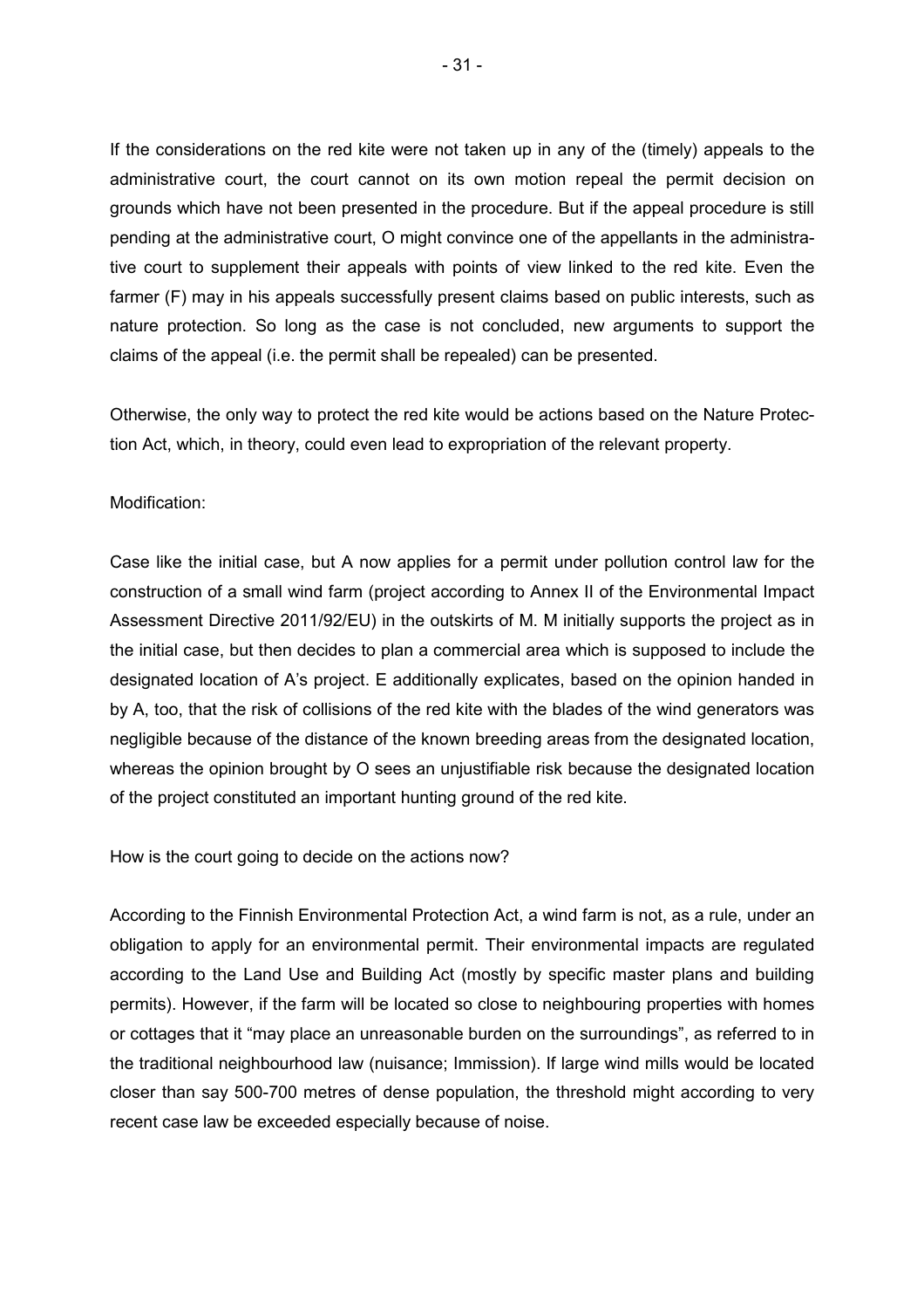But, be it as it may, if an environmental permit is necessary, also here the permit authority for this kind of an activity would be the municipal Environmental Board (again acting as an independent body, applying the law, not being a municipal-political organ). One peculiarity in the Finnish system, based on historical reasons, is that all appeals under the Environmental Protection Act (and the Water Act) are heard by the Vaasa Administrative Court. In that court there are expert judges having scientific or technical training, side by side with judges trained in law. If the case, after a leave to appeal, reaches the SAC, also here in the panel there are (two) expert judges supplementing the normal five-judge-panel.

Right of appeal according to the Environmental Protection Act pertains to parties in a wide sense (persons whose rights or interests may be affected by the matter); NGOs (registered associations or foundations whose purpose is to promote environmental, health or nature protection or the general amenity of the environment and whose area of activity is subjected to the environmental impact in question); relevant local councils (the municipality where the activity takes place and other municipalities subjected to its environmental impact); local environmental boards and regional state environmental authorities (the Centre for Economic Development, Transport and the Environment and the environmental protection committees where the activity takes place or located in the area of impact); other authorities supervising the public interest in the matter.

This means that M would have standing to challenge the permit. The same would be true for the state environmental authority (E), in both cases irrespective of whether the permit would have been issued by a municipal board or the State Environmental Permit Authority. Also the farmer F would be entitled to appeal, as well as the organization O and also the association P. All of them could present claims based on protection of the red kite, too.

About the protection of the red kite in the permit procedure, it can be referred to the preconditions to grant an environmental permit. The activity, severally or together with other activities, must not, taking permit provisions and the location of the activity into account, result in adverse effects on human health; other significant environmental pollution or risk thereof; a pollution of soil or groundwater; deterioration of special natural conditions or risk to water supply or other potential use important to the public interest in the area of impact of the activity; an unreasonable burden according to the neighbourhood law.

Of note is also that an environmental permit shall be granted for activities that meet the requirements of the Environmental Protection Act and those of the decrees issued under it. The permit authority must inspect the opinions issued and complaints made in the matter and